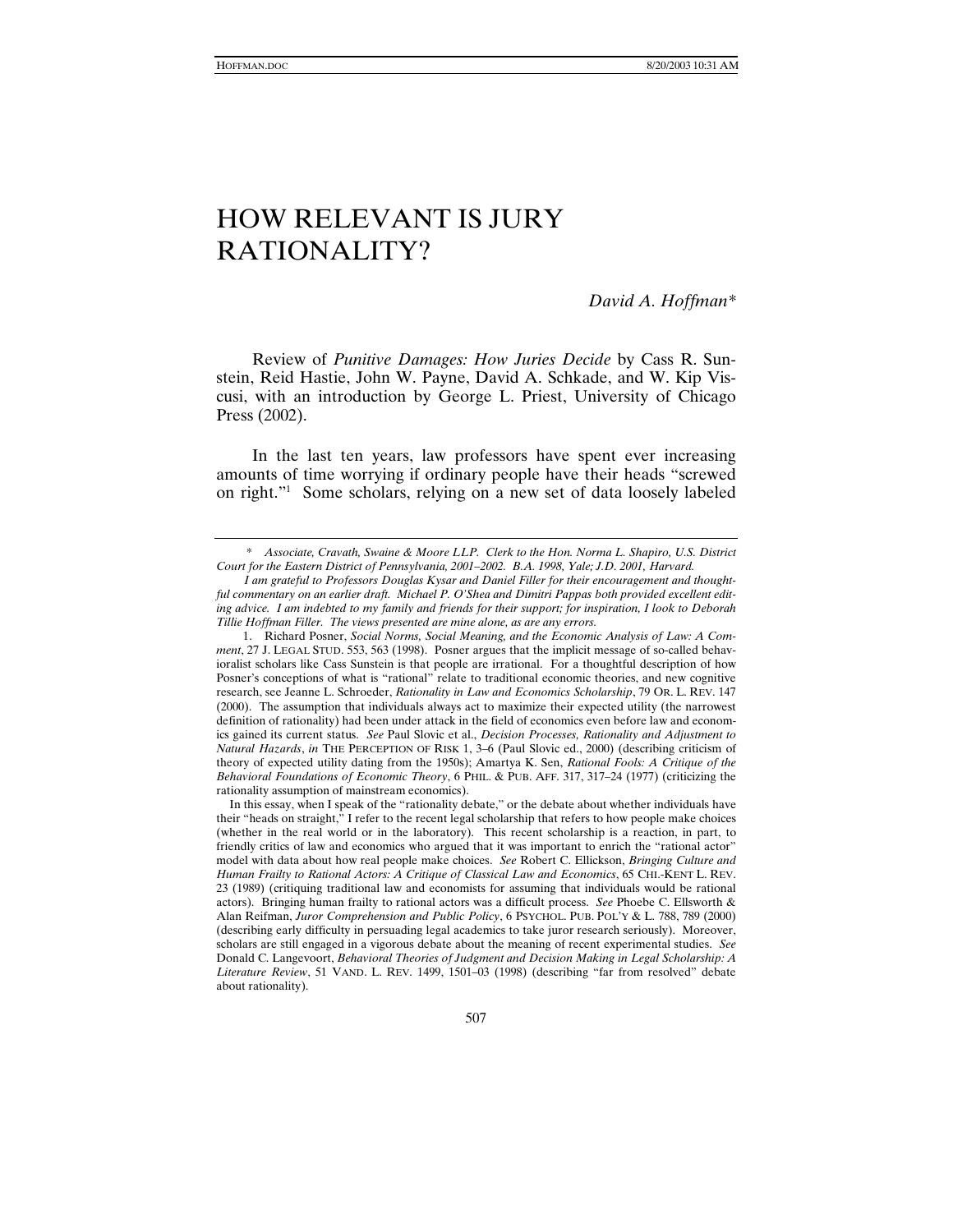"behavioralism," argue<sup>2</sup> that people do a bad job at making decisions based on "good reasons and with as much information as possible."3 Others argue this new behavioralism research is misguided: its empirical studies are flawed,<sup>4</sup> and the project lacks a theoretical core.<sup>5</sup>

This debate between practitioners of behavioralism and their critics has waged hotly but would be of little interest outside the academy if some behavioralists had not begun to employ their empirical research in recommending surprisingly paternalistic social policies. While the original behavioralists simply called for enriching the theoretical model of the rational actor in law and economics, their latter day incarnations have tied behavioral research to the conclusion that people are irrational. Liberal scholars like Cass Sunstein<sup>6</sup> use behavioralism to argue that poli-

Many use this "rationality debate" as a starting off point for discussion of law and economic themes. *See, e.g*., Jennifer Arlen et al., *Endowment Effects Within Corporate Agency Relationships*, 31 J. LEGAL STUD. 1, 2 (2002) ("[B]ehavioral law and economics has fostered renewed academic skepticism about central tenets of law and economics that depend on strong rationality assumptions."); Daniel A. Farber, *Toward a New Legal Realism*, 68 U. CHI. L. REV. 279 (2001) (describing rationality debate); David A. Hoffman & Michael P. O'Shea, *Can Law and Economics Be Both Practical and Principled?*, 53 ALA. L. REV. 335, 356–59 (2002) (discussing how legal economists made practical decisions before behavioralism changed their assumptions). Of the many articles describing the rationality debate, none does so more elegantly than Mark Kelman, *Behavioral Economics as Part of a Rhetorical Duet: A Response to Jolls, Sunstein, and Thaler*, 50 STAN. L. REV. 1577 (1998).

 <sup>2.</sup> The principal trilogy of behavioralism articles is by Jon Hanson and Douglas Kysar. *See* Jon D. Hanson & Douglas A. Kysar, *Taking Behavioralism Seriously: The Problem of Market Manipulation*, 74 N.Y.U. L. REV. 630 (1999) [hereinafter Hanson & Kysar, *The Problem of Market Manipulation*]; Jon D. Hanson & Douglas A. Kysar, *Taking Behavioralism Seriously: A Response to Market Manipulation*, 6 ROGER WILLIAMS U. L. REV. 259 (2000) [hereinafter Hanson & Kysar, *A Response to Market Manipulation*]; Jon D. Hanson & Douglas A. Kysar, *Taking Behavioralism Seriously: Some Evidence of Market Manipulation*, 112 HARV. L. REV. 1420 (1999). Hanson and Kysar's focus is on the experimental data and its implications for policy. Others have focused on how the experimental data affects the "rational choice" model in law and economics. *See* Christine Jolls et al., *A Behavioral Approach to Law and Economics*, 50 STAN. L. REV. 1471 (1998) (arguing that "bounded rationality," "bounded willpower," and "bounded self-interest" provide models for consistent departure from a pure expected utility model of human behavior); Russell B. Korobkin & Thomas S. Ulen, *Law and Behavioral Science: Removing the Rationality Assumption from Law and Economics*, 88 CAL. L. REV. 1051 (2000) (arguing that existing versions of rationality theory offer predictions about behavior that are often false). For a more general review of behavioralism literature, see Langevoort, *supra* note 1; Jeffrey J. Rachlinski, *The "New" Law and Psychology: A Reply to Critics, Skeptics, and Cautious Supporters*, 85 CORNELL L. REV. 739 (2000); Jennifer Arlen, Comment, *The Future Behavioral Economic Analysis of Law*, 51 VAND. L. REV. 1765, 1777–81 (1998).

 <sup>3.</sup> MARK BLAUG, THE METHODOLOGY OF ECONOMICS OR HOW ECONOMISTS EXPLAIN 229 (2d ed. 1992), *quoted in* Schroeder, *supra* note 1, at 152. The quote refers to economists' traditional definition of rationality.

<sup>4</sup>*. See, e.g*., Richard Lempert, *Juries, Hindsight, and Punitive Damage Awards: Failures of a Social Science Case for Change*, 48 DEPAUL L. REV. 867 (1999); Gregory Mitchell, *Taking Behavioralism Too Seriously? The Unwarranted Pessimism of the New Behavioral Analysis of Law*, 43 WM. & MARY L. REV. 1907 (2002); *see also* GERD GIGERENZER ET AL., SIMPLE HEURISTICS THAT MAKE US SMART (Stephen Stich ed., 1999) (arguing that use of simple and accurate heuristics is rational).

<sup>5</sup>*. See, e.g.*, Richard A. Posner, *Rational Choice, Behavioral Economics, and the Law*, 50 STAN. L. REV. 1551 (1998) (arguing that behavioralists lack a theoretical model). *But see* Rachlinski, *supra* note 2, at 748–53 (arguing behavioralist observations, though marked by a "laundry-list" syndrome, have theoretical coherence).

<sup>6</sup>*. See* Nancy Benac, *Analysis: War Raises Constitutional Questions*, COLUMBIAN, June 23, 2002, at A8 ("Cass Sunstein, a liberal University of Chicago law professor . . . ."); Robert G. Kaiser & Thomas B. Edsall, *The Two Theodore Olsons; Although Conservatives Love Him, Some Doubt Solicitor*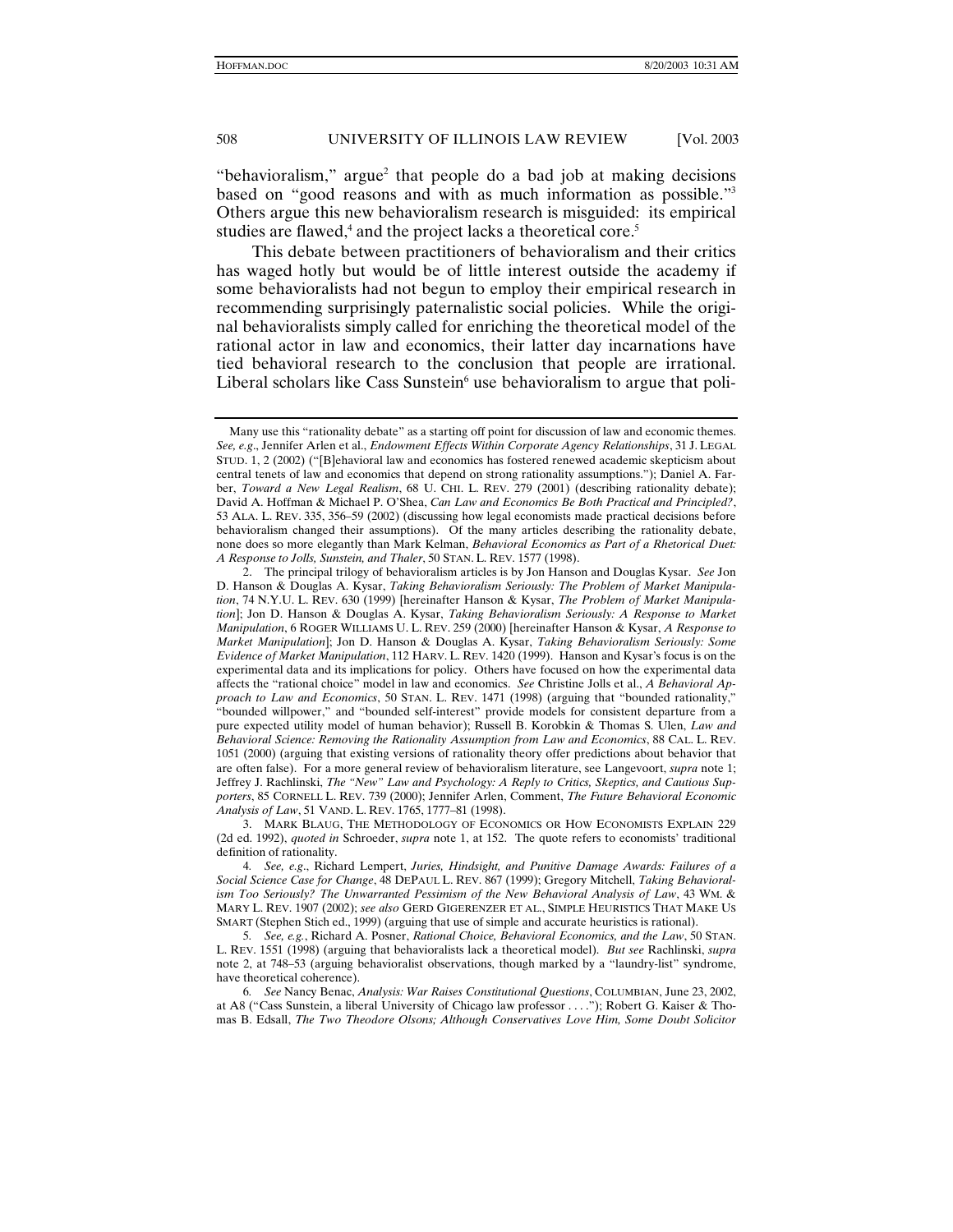cies of paternalism—or taking power away from irrational citizens and giving it to bureaucrats—are now worth renewed consideration.7 Against this emerging paternalist tide, a few stalwart defenders of democratic choice, like Judge Richard Posner, raise cries of "totalitarian[ism]."8 The relationship between behavioralism, irrationality, and paternalism has just begun to receive scholarly attention.<sup>9</sup>

The debate about behavioralism's foundations and empirical content—which purportedly grapples with deep questions about how people make decisions, and the different kinds of ways people can be rational is a red herring.<sup>10</sup> The new paternalist proposals, although they often mention behavioralist data, are not logically related to the cognitive biases, heuristics, and tics that together define the new consensus about human irrationality. Instead, the new paternalism is motivated by a series of experiments establishing that individuals reject making legal deci-

8. Posner, *supra* note 5, at 1575.

 10. In an earlier article, a coauthor and I noted the connection between behavioralism research and paternalism. *See* Hoffman & O'Shea, *supra* note 1, at 337–39. That article's critique of paternalism was internal to existing law and economic theoretical models. In this essay, by contrast, I offer an external critique of paternalism.

*General Nominee's Candor*, WASH. POST, May 17, 2001, at A1 ("Cass Sunstein, a liberal law professor at the University of Chicago . . . ."); Walter Shapiro, *Hype and Glory,* USA TODAY, Dec. 5, 2001, at A4 ("Cass Sunstein, a leading liberal legal theorist at the University of Chicago . . . .").

<sup>7</sup>*. See* Cass R. Sunstein, *Behavioral Analysis of Law*, 64 U. CHI. L. REV. 1175, 1178 (1997) [hereinafter Sunstein, *Behavioral Analysis*] ("Recent revisions in understanding human behavior greatly unsettle certain arguments against paternalism in law. . . . [T]hey support a form of anti-antipaternalism."); Cass R. Sunstein*, The Laws of Fear*, 115 HARV. L. REV. 1119 (2002) [hereinafter Sunstein, *The Laws of Fear*] (reviewing THE PERCEPTION OF RISK, *supra* note 1, and arguing that populist arguments fail in the face of data about human irrationality); *cf*. Arlen et al., *supra* note 1; Samuel Issacharoff, *Can There Be a Behavioral Law and Economics?*, 51 VAND. L. REV. 1729, 1743–44 (1998) (arguing that even though academics have proposed interventionism, it would be unwise); Eyal Zamir, *The Efficiency of Paternalism*, 84 VA. L. REV. 229 (1998) (employing behavioralism data to conclude that paternalism creates efficiency). Some of Sunstein's proposals, like eliminating the jury system in favor of a workers-compensation-like regime, are not novel. *See* Stephen D. Sugarman, *Doing Away with Tort Law*, 73 CAL. L. REV. 555 (1985) (arguing that costs of tort law exceed its benefits and the system should be replaced by regulatory and insurance regimes). This earlier work was not based on data about irrationality, although jury irrationality was mentioned in passing as an anecdotal reason to distrust the tort system. *Id*. at 612. In this essay, when I refer to the "paternalists" or the "new paternalists," I mean those scholars who, relying on new empirical and laboratory results about human behavior, argue for removing power from ordinary people and vesting it in bureaucrats. I have excluded from my discussion the work of scholars who, concluding that individuals suffer from cognitive biases rendering them susceptible to manipulation, call for expansion of the liability of corporations. *See, e.g*., Hanson & Kysar, *A Response to Market Manipulation*, *supra* note 2 (arguing that behavioralism research supports enterprise liability).

<sup>9</sup>*. See* Stephen M. Bainbridge, *Mandatory Disclosure: A Behavioral Analysis*, 68 U. CIN. L. REV. 1023, 1027 (2000) (explaining that behavioral economics is likely to increase paternalistic proposals because it offers a new kind of argument technique); Issacharoff, *supra* note 7, at 1744–45 (discussing the likelihood that behavioralism will lead to paternalistic policy proposals and arguing that this would be unjustified); Mitchell, *supra* note 4, at 1929 ("Reconceiving people as cognitive misers rather than economic misers leads to a very different conception of how people should be treated under the law, with cognitive misers generally due less responsibility and autonomy and in need of greater oversight, control, and assistance."). For an earlier, nonlegal, view of the relationship between behavioral economics and democratic decision making, see Paul Slovic, *Perceived Risk, Trust and Democracy*, *in* THE PERCEPTION OF RISK, *supra* note 1, at 316, 324–26 (arguing that the "French model" of paternalism is likely to be unacceptable in the United States).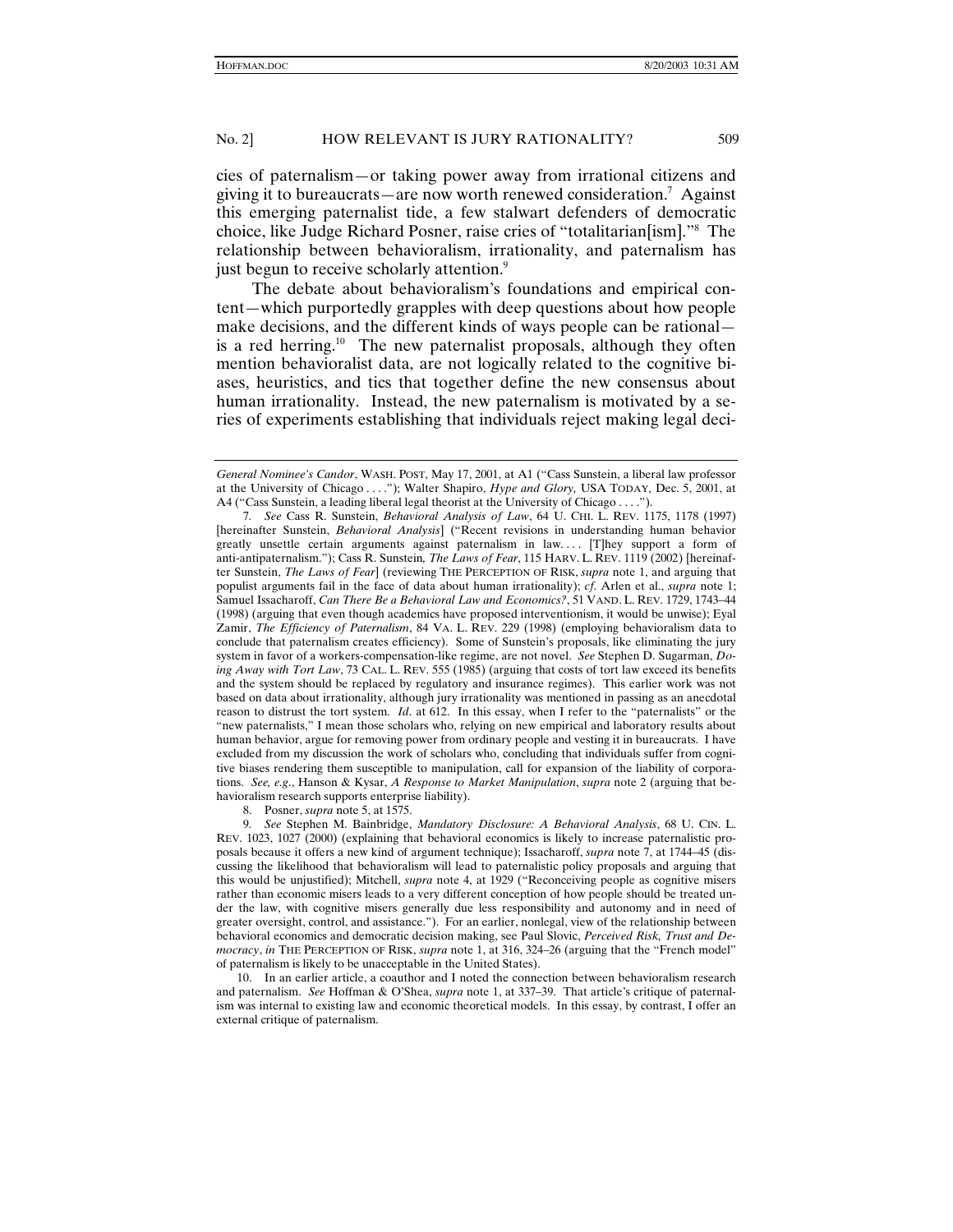sions through explicit weighing of monetary costs against benefits. Although these preferences may be entirely rational and consistent, they fly in the face of the utilitarian morality which is at the heart of the new paternalists' conception of our legal system.

By failing to make an explicit connection between their policies and the public's dislike of cost-benefit decision making, the new paternalists have scored impressive rhetorical victories over their adversaries. One such rhetorical victory has been their fight against the American jury system,<sup>11</sup> waged in symposiums, books, and articles over the last few years.<sup>12</sup> Defenders of the jury have unwisely allowed themselves to join the hyper-complex, hyper-technical debate about juror rationality.13 In this debate, the jury's defenders have been overwhelmed by a rush of studies demonstrating that jurors, like the rest of society, are imprecise decision makers.<sup>14</sup>

In *Punitive Damages: How Juries Decide*, 15 the paternalists present their strongest case for terminating the civil jury system, and demonstrate the rhetorical attack I have just described. The book collects research about decision making by jurors and individuals,<sup>16</sup> and after evaluating

<sup>11</sup>*. Cf.* Robert A. Klinck, *The Punitive Damages Debate*, 38 HARV. J. ON LEGIS. 469, 472 (2001) (describing the view that reform of juries is necessary as "more prominent"); Lisa Litwiller, *Has the Supreme Court Sounded the Death Knell for Jury Assessed Punitive Damages? A Critical Re-Examination of the American Jury*, 36 U.S.F. L. REV. 411, 468 (2002) (arguing that a recent Supreme Court case changing review of damage awards rested, in part, on arguments of jury irrationality).

 <sup>12.</sup> For a thorough literature review, see Ellsworth & Reifman, *supra* note 1, at 788–90; *see also* Graham C. Lilly, *The Decline of the American Jury*, 72 U. COLO. L. REV. 53 (2001) (arguing that modern trends make civil jury increasingly obsolete); Daniel W. Shuman & Anthony Champagne, *Removing the People from the Legal Process*, 3 PSYCHOL. PUB. POL'Y & L. 242, 251–56 (1997) (defending juries from psychologically based attacks).

<sup>13</sup>*. See, e.g*., Theodore Eisenberg et al., *Juries, Judges and Punitive Damages: An Empirical Study*, 87 CORNELL L. REV. 743 (2002) (defending juries with empirical studies); Lempert*, supra* note 4 (attacking jury critics' methodology); Richard Lempert*, Why Do Juries Get a Bum Rap? Reflections on the Work of Valerie Hans*, 48 DEPAUL L. REV. 453, 454–55 (1998) (arguing the same); Robert C. MacCoun, *The Costs and Benefits of Letting Juries Punish Corporations: Comment on Viscusi*, 52 STAN. L. REV. 1821 (2000) (arguing the same).

<sup>14</sup>*. See infra* note 16 and accompanying text.

 <sup>15.</sup> CASS R. SUNSTEIN, REID HASTIE, JOHN W. PAYNE, DAVID A. SCHKADE & W. KIP VISCUSI, PUNITIVE DAMAGES: HOW JURIES DECIDE (2002) [hereinafter SUNSTEIN ET AL.]. Daniel Kahneman, although a coauthor of some of the original articles which form the book, did not participate in its construction and is not a listed author. *Id.* at ix. The authors note that their research has "different emphasis and different concerns," but their differences are "dwarfed by the commonalities." *Id.* Therefore, I refer to them throughout as "the authors" or "they," although I recognize that some authors may not subscribe to some of the language expressed by others.

 <sup>16.</sup> The authors rely on several previously published articles. Reid Hastie, David A. Schkade & John W. Payne, *A Study of Juror and Jury Judgments in Civil Cases: Deciding Liability for Punitive Damages*, 22 LAW & HUM. BEHAV. 287 (1998); Reid Hastie, David A. Schkade & John W. Payne, *Juror Judgments in Civil Cases: Effects of Plaintiff's Requests and Plaintiff's Identity on Punitive Damage Awards*, 23 LAW & HUM. BEHAV. 445 (1999); Reid Hastie, David A. Schkade & John W. Payne, *Juror Judgments in Civil Cases: Hindsight Effects on Judgments of Liability for Punitive Damages*, 23 LAW & HUM. BEHAV. 597 (1999); Reid Hastie & W. Kip Viscusi*, What Juries Can't Do Well: The Jury's Performance as a Risk Manager*, 40 ARIZ. L. REV. 901 (1998); Daniel Kahneman, David A. Schkade & Cass R. Sunstein, *Shared Outrage and Erratic Awards: The Psychology of Punitive Damages*, 16 J. RISK & UNCERTAINTY 49 (1998); David A. Schkade, Cass R. Sunstein & Daniel Kahneman, *Deliberating About Dollars: The Severity Shift*, 100 COLUM. L. REV. 1139 (2000) [hereinafter Schkade et al., *Delib-*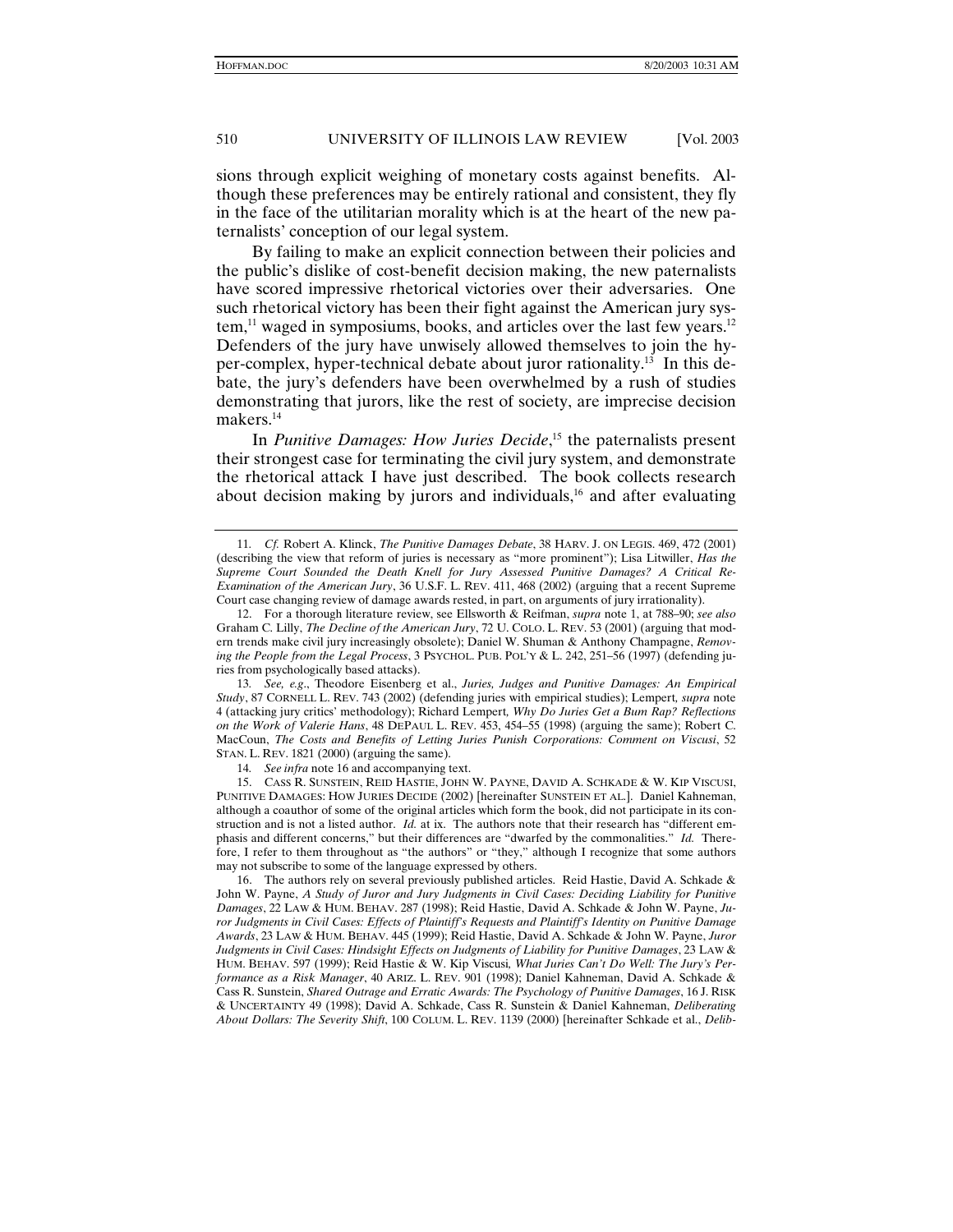this data—which "no one could have predicted"17—concludes with a sweeping indictment of jury rationality. Because jurors' tasks "exceed[ed] their individual and social capacities,"18 their good intentions failed to prevent them from producing "unreliable, erratic, and unpredictable" results.<sup>19</sup> In short: the jury system is irrational.

The authors recommend that we dispense with the jury system in civil cases<sup>20</sup> and replace it with a "schedule of fines and penalties, overseen by administrative officials."<sup>21</sup> This system, although vulnerable to populist attacks,<sup>22</sup> would perform better than a system founded on erratic citizen participation.<sup>23</sup> The authors leave the practical question of designing such an "ideal system" of bureaucracy to further scholarship, $24$ but suggest that it could look like an expanded version of worker's compensation.25

Through a close reading of *Punitive Damages*, I hope to refute its authors' claim that jury irrationality or unpredictability requires their proposal to substitute a new bureaucracy for the 225-year-old American civil jury system. Part I demonstrates that: (1) the authors' data is vulnerable to powerful internal critiques; and (2) the data, because it concludes nothing about individuals that has not been known anecdotally for hundreds of years, does not support the reforms the authors propose. Because the authors' claims are representative of those of the larger group of paternalists whose arguments have recently been so prominent, it is disturbing that, to date, few of the jury's defenders have addressed the disjunct between the paternalists' data and their reforms.

In part II, I argue that citizens' rejection of cost-benefit-based decision making in court cases is related, both logically and politically, to the new paternalists' proposals. This evidence—forming about half of *Punitive Damages* substantive chapters—gives rise to a tension between what legal economists want the legal system to create (efficiency and deter-

*erating About Dollars*]; Cass R. Sunstein, Daniel Kahneman & David A. Schkade, *Assessing Punitive Damages (with Notes on Cognition and Valuation in Law)*, 107 YALE L.J. 2071 (1998) [hereinafter Sunstein et al., *Assessing Punitive Damages*]; Cass R. Sunstein, David A. Schkade & Daniel Kahneman, *Do People Want Optimal Deterrence*, 29 J. LEGAL STUD. 237 (2000) [hereinafter Sunstein et al., *Deterrence*]; W. Kip Viscusi, *Corporate Risk Analysis: A Reckless Act?*, 52 STAN. L. REV. 547 (2000); W. Kip Viscusi, *How Do Judges Think About Risk*, 1 AM. L. & ECON. REV. 26 (1999); W. Kip Viscusi, *Jurors, Judges, and the Mistreatment of Risk by the Courts*, 30 J. LEGAL STUD. 107 (2001); W. Kip Viscusi, *The Challenge of Punitive Damages Mathematics*, 30 J. LEGAL STUD. 313 (2001) [hereinafter Viscusi, *Punitive Damages Mathematics*].

 <sup>17.</sup> SUNSTEIN ET AL., *supra* note 15, at 236.

<sup>18</sup>*. Id.* at 241.

<sup>19</sup>*. Id.*

 <sup>20.</sup> Nowhere in the book do the authors limit their claims to tort cases. In theory, their results apply equally to actions sounding in contract, property, and constitutional law. I have chosen not to address the constitutional issues raised by these proposals. *Cf.* U.S. CONST. amend. VII.

 <sup>21.</sup> SUNSTEIN ET AL., *supra* note 15, at 252.

<sup>22</sup>*. See id.* at 255.

<sup>23</sup>*. See id.* at 257.

<sup>24</sup>*. Id.* at 258.

<sup>25</sup>*. See id.* at 253–55.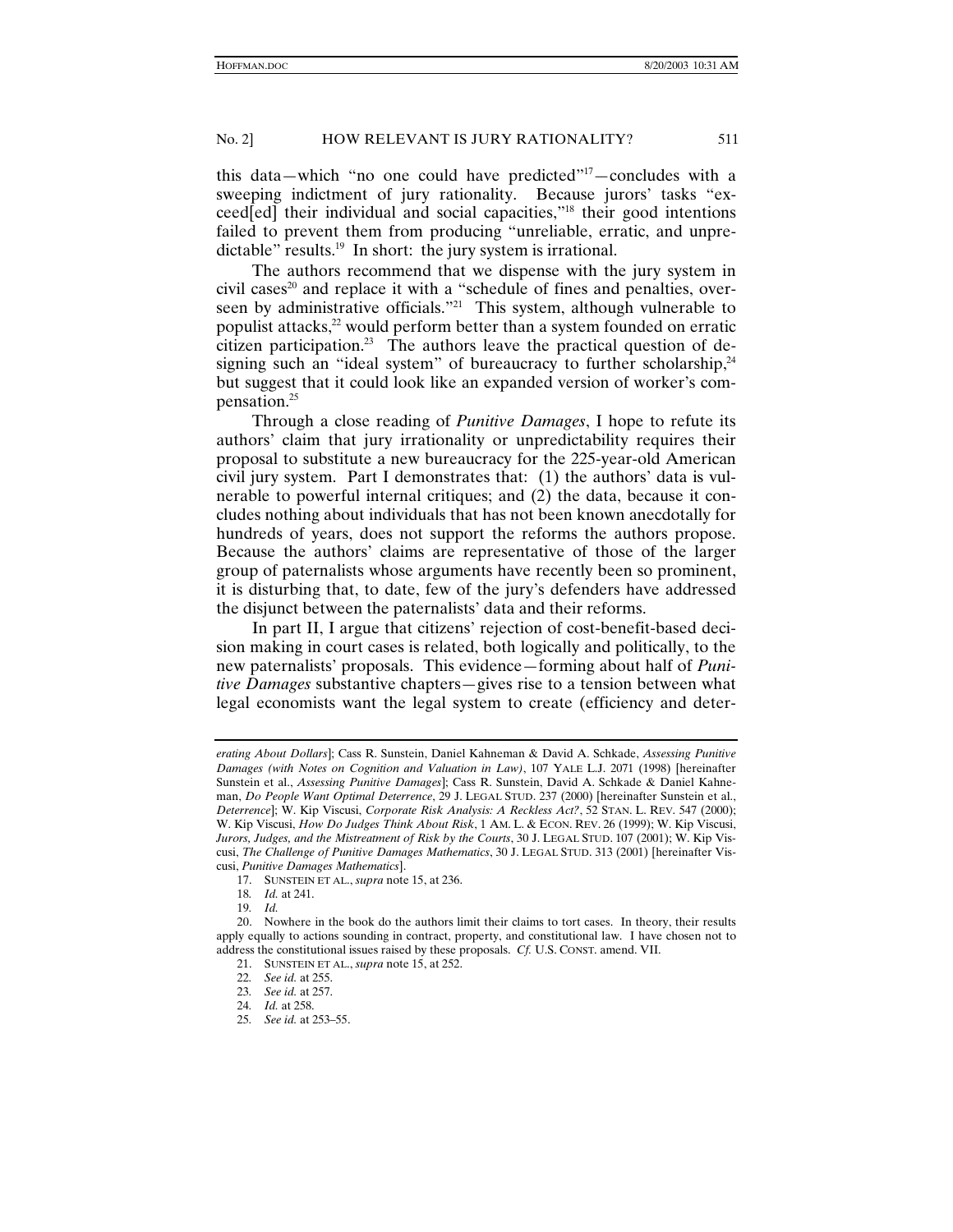rence) and what individual citizens want (fairness and justice). Although this tension is not new, it has only recently been quantified and given statistical heft. These new experiments provide intriguing evidence that minorities and women reject utilitarian cost-benefit balancing at higher rates than white men.

Part III discusses how conflating data about individual irrationality and individual rejection of cost-benefit decision making allows the new paternalists, including the authors, to avoid answering hard questions about the latter evidence. I argue that if defenders of the jury system could move beyond rationality, the frame through which we debate jury capability would change. Rather than asking if juries are irrational, we would be asking more important questions: (1) what moral goals are served by cost-benefit decision making?;<sup>26</sup> (2) why is cost-benefit decision making rejected by women and minorities at higher rates?; $2^7$  and (3) is it appropriate to disempower citizens because they reject cost-benefit analysis?28

# I. DO ORDINARY PEOPLE HAVE THEIR HEADS SCREWED ON STRAIGHT?

Cass Sunstein's 1997 article, *Behavioral Analysis of Law*, provided one of the first explicit links between behavioral research and paternalism.<sup>29</sup> Sunstein wrote, "there is reason to question whether respect for [irrational decisions] is a good way to promote utility or welfare."30 In other words, if citizens cannot make rational choices, perhaps it is a bad idea to give them what they want. Sunstein then defended "antiantipaternalism:"31 paternalism makes sense if people cannot be educated or instructed to do the right thing.<sup>32</sup> Sunstein urged scholars to "go to work" on these questions.<sup>33</sup>

Some scholars have since argued that behavioralism research suggests that people are *irrational*,<sup>34</sup> while others disagree.<sup>35</sup> A frustrated

<sup>26</sup>*. See, e.g.*, Steven Garber, Comment, *Punitive Damages and Deterrence of Efficiency-Promoting Analysis: A Problem Without a Solution*, 52 STAN. L. REV. 1809, 1810 (2000) (discussing the failure of economists to make explicit assumption that efficiency should guide jury decision making); *see also* Hoffman & O'Shea, *supra* note 1, at 341–45, 354–56 (discussing the failure of economists to provide explicit moral and practical justifications for their policy proposals).

<sup>27</sup>*. See generally* Laura Dooley*, Our Juries, Our Selves: The Power, Perception, and Politics of the Civil Jury*, 80 CORNELL L. REV. 325, 353–56 (1995) (arguing against attempts to impose rationality, traditionally defined by white men, on juries).

<sup>28</sup>*. See* Hoffman & O'Shea, *supra* note 1, at 414–15 (suggesting that paternalistic proposals will be impractical, even if they are otherwise moral).

 <sup>29.</sup> Sunstein, *Behavioral Analysis*, *supra* note 7, at 1178.

<sup>30</sup>*. Id.*

<sup>31</sup>*. Id.*

<sup>32</sup>*. See id.* at 1193–94.

<sup>33</sup>*. See id.* at 1195.

<sup>34</sup>*. See, e.g.*, Robert A. Hillman, *The Limits of Behavioral Decision Theory in Legal Analysis: The Case of Liquidated Damages*, 85 CORNELL L. REV. 717, 735 (2000) (stating that people are subject to "general irrationality in processing information"); W. Bradley Wendel, *Mixed Signals: Rational-*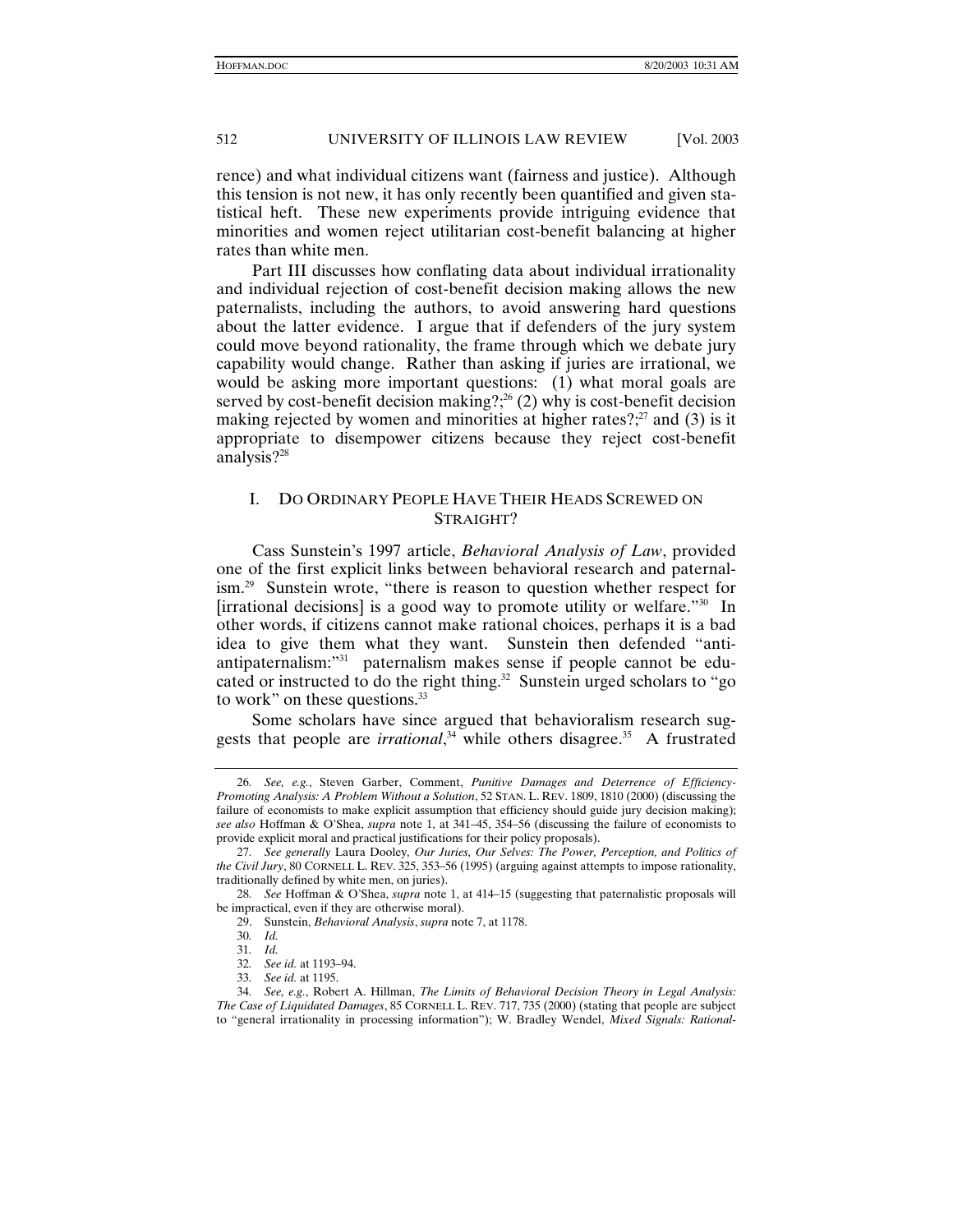few throw up their hands, arguing that there is no way to distinguish rational from irrational behavior—both words essentially state conclusions based on the speaker's perspective of how people should act.<sup>36</sup> Without becoming overly technical, one can fairly state that "rationality" once had a perfectly clear meaning, and now does not. A simple illustration may be helpful.

A person—I will call her Dori—used to be called rational if she (1) knew what she wanted; and (2) was capable of choosing, and did choose, the best way of getting it. $37$  Behavioralism research purports to establish several "cognitive biases" or "cognitive errors" preventing Dori from giving herself what she wants.38 From the perspective of the original definition of rational, such cognitive errors render Dori's behavior irrational. But, some behavioralists have argued that we ought to stretch the original definition of rationality so that Dori, no matter how odd her behavior may look, may still be called rational.<sup>39</sup>

*Choice Theories of Social Norms and the Pragmatics of Explanation*, 77 IND. L.J. 1, 13 (2002) (describing how social norms may lead people to fail to maximize their expected utility in irrational ways); *cf.*  Owen D. Jones, *Time-Shifted Rationality and the Law of Law's Leverage: Behavioral Economics Meets Behavioral Biology*, 95 NW. U. L. REV. 1141, 1148–51 (2001) (describing how behavioralism research has challenged law and economists to refine idea of rationality so that behavior which looks "irrational" may be considered rational). Notably, Cass Sunstein sometimes disavows arguments that behavioralism research means that people are irrational, but sometimes treats behavioralism research as evidence of irrationality. *Compare* Sunstein, *Behavioral Analysis*, *supra* note 7, at 1175 ("[I]t does not follow that people's behavior is unpredictable, systematically irrational, random, rule-free, or elusive to social scientists."), *with* Timur Kuran & Cass R. Sunstein, *Availability Cascades and Risk Regulation*, 51 STAN. L. REV. 683, 756 (1999) ("Counteracting the irrational attitudes and counterproductive policy demands caused by cognitive biases and distortions of public discourse, a [Risk Information Site] would help individuals form their risk preferences and judgments more rationally than is currently possible."); *compare id.* at 689 ("There is nothing irrational about participating in an informational cascade."), *with* Sunstein, *The Laws of Fear*, *supra* note 7, at 1131 ("Because dramatic events are an important determinant of individual risk judgments, a highly publicized incident might exacerbate unwarranted or irrational fears."); *compare* Cass R. Sunstein, *Foreword: On Academic Fads and Fashions*, 99 MICH. L. REV. 1251, 1256 (2001) ("Nor do I mean to suggest that those who are vulnerable to informational pressures are weak or irrational."), *with* Cass R. Sunstein, *Cognition and Cost-Benefit Analysis*, 29 J. LEGAL STUD. 1059, 1086 (2000) ("Here the question is whether government can legitimately spend extra resources to avert the harms associated with irrational public attitudes."). Sunstein is aware of the imprecision of the word "irrationality." *See* Christine Jolls, Cass R. Sunstein & Richard Thaler, *Theories and Tropes*: *A Reply to Posner and Kelman*, 50 STAN. L. REV. 1593, 1594 (1998) (Posner and others "write as if 'irrationality' and 'irrational behavior' are at the heart of behavioral economics and behavioral law and economics. But our article intentionally avoided that word, on the ground that it is not useful and is likely to mislead. We do far better to specify how human beings actually behave (and depart from the conventional theory) than to argue whether they are 'irrational.'").

<sup>35</sup>*. See, e.g*., Posner, *supra* note 5.

<sup>36</sup>*. See* Jacob Jacoby, *Is It Rational to Assume Consumer Rationality? Some Consumer Psychological Perspectives on Rational Choice Theory*, 6 ROGER WILLIAMS U. L. REV. 81, 100–01 (2000).

 <sup>37.</sup> Posner, *supra* note 5, at 1551. Posner states:

For example, a rational person who wants to keep warm will compare the alternative means known to him of keeping warm in terms of cost, comfort, and other dimensions of utility and disutility, and will choose from this array the means that achieves warmth with the greatest margin of benefit over cost, broadly defined. Rational choice need not be conscious choice. Rats are at least as rational as human beings when rationality is defined as achieving one's ends (survival and reproduction, in the case of rats) at least cost.

<sup>38</sup>*. See, e.g.*, Korobkin & Ulen, *supra* note 2.

<sup>39</sup>*. See* Jolls et al., *supra* note 2.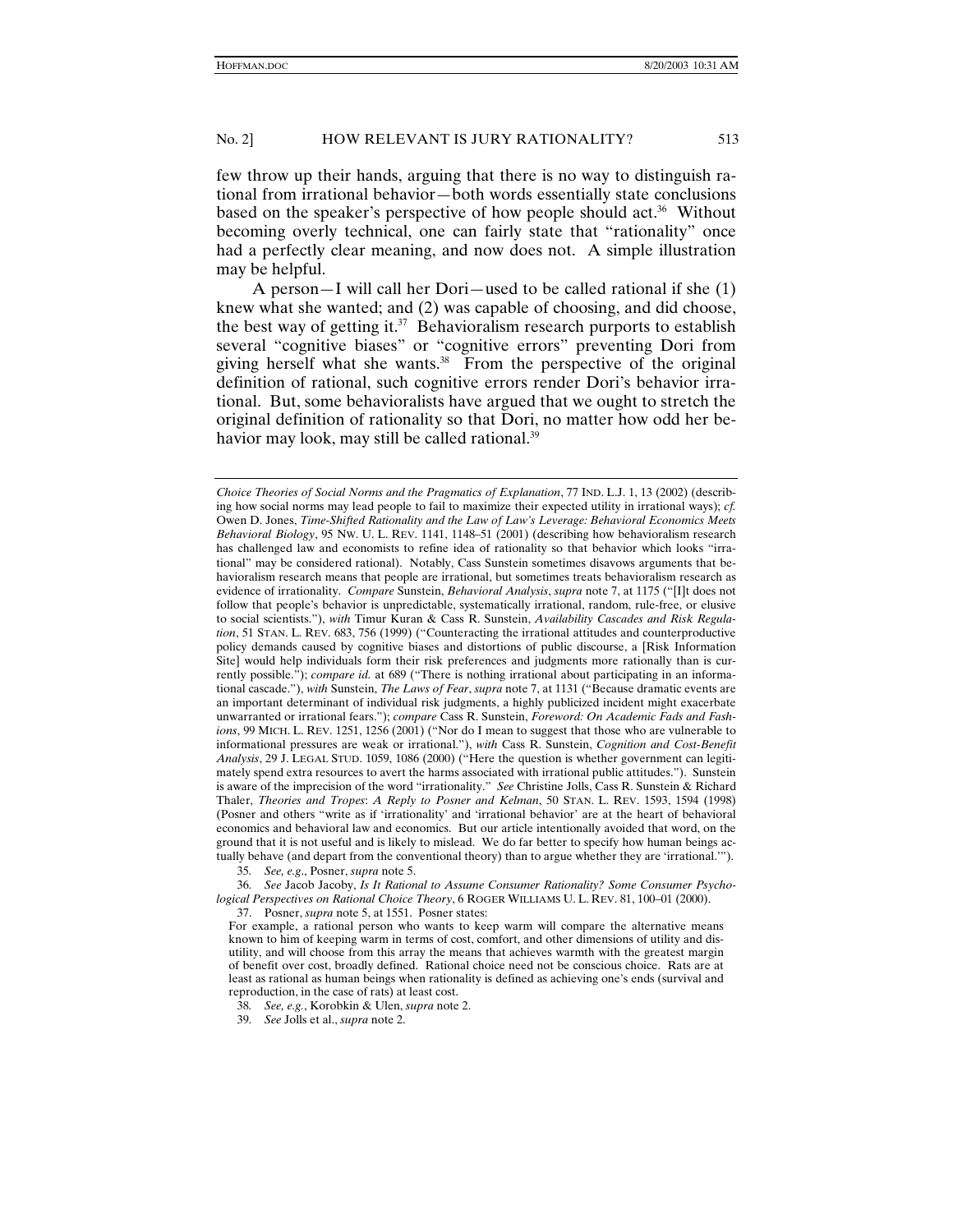These terms are confusing, and the authors do not define them.<sup>40</sup> However, the authors do charge individuals with deviations from the "Dori wants-Dori gets" definition of rationality I have given above.<sup>41</sup> They argue that jurors do a bad job of making predictable decisions.<sup>42</sup> I summarize these experimental results in subpart A, below. I then continue, in subpart B, to offer an "internal critique" of this behavioralism evidence; in accord with several recent authors, I argue that the authors rely on flawed methodology. In subpart C, I offer a more "external" critique. I discuss the kind of legal system the authors envision, and how their paternalist proposals relate to that system. I conclude that whatever one's perspective on the meaning of the word rational and whatever one's belief about the methodological and empirical bases of behavioralism, those issues are almost irrelevant to the paternalistic solutions the authors propose.

#### *A.* Punitive Damages*: Experimental Results*

In *Punitive Damages*, the authors present ten chapters of experimental data about individuals' decision making as legal actors. In seven of these chapters, the authors present evidence that individuals act irrationally as prospective or mock jurors.<sup>43</sup> The authors conclude that "systematic, shared biases"44 render juror judgments that are "not rational or fair."45 Jurors pick punitive damage awards through "erratic and unpredictable cognitive processes."46

In evaluating the authors' experimental results, I derive the following rules describing how the authors believe the system should work: (1) similar cases should have similar awards; (2) damages should be awarded based on what the parties knew at the time of the wrongdoing; and (3) the amount of punitive damages should be proportional to the amount of compensatory damages.47

 <sup>40.</sup> The authors at one point argue that cognitive biases are not necessarily evidence of "irrationality." SUNSTEIN ET AL., *supra* note 15, at 242 (arguing that jurors' problems do not arise because they are "irrational, inattentive, or stupid").

<sup>41</sup>*. See, e.g*., *id.* at 239.

<sup>42</sup>*. See id.* at 241.

 <sup>43.</sup> Three additional chapters, which I discuss later, relate to people's reactions to cost-benefit analysis.

<sup>44</sup>*. See* SUNSTEIN ET AL., *supra* note 15, at 239.

<sup>45</sup>*. Id*. 46*. Id.* at 240.

<sup>47</sup>*. See id.* at 25–26 (summarizing the experimental results).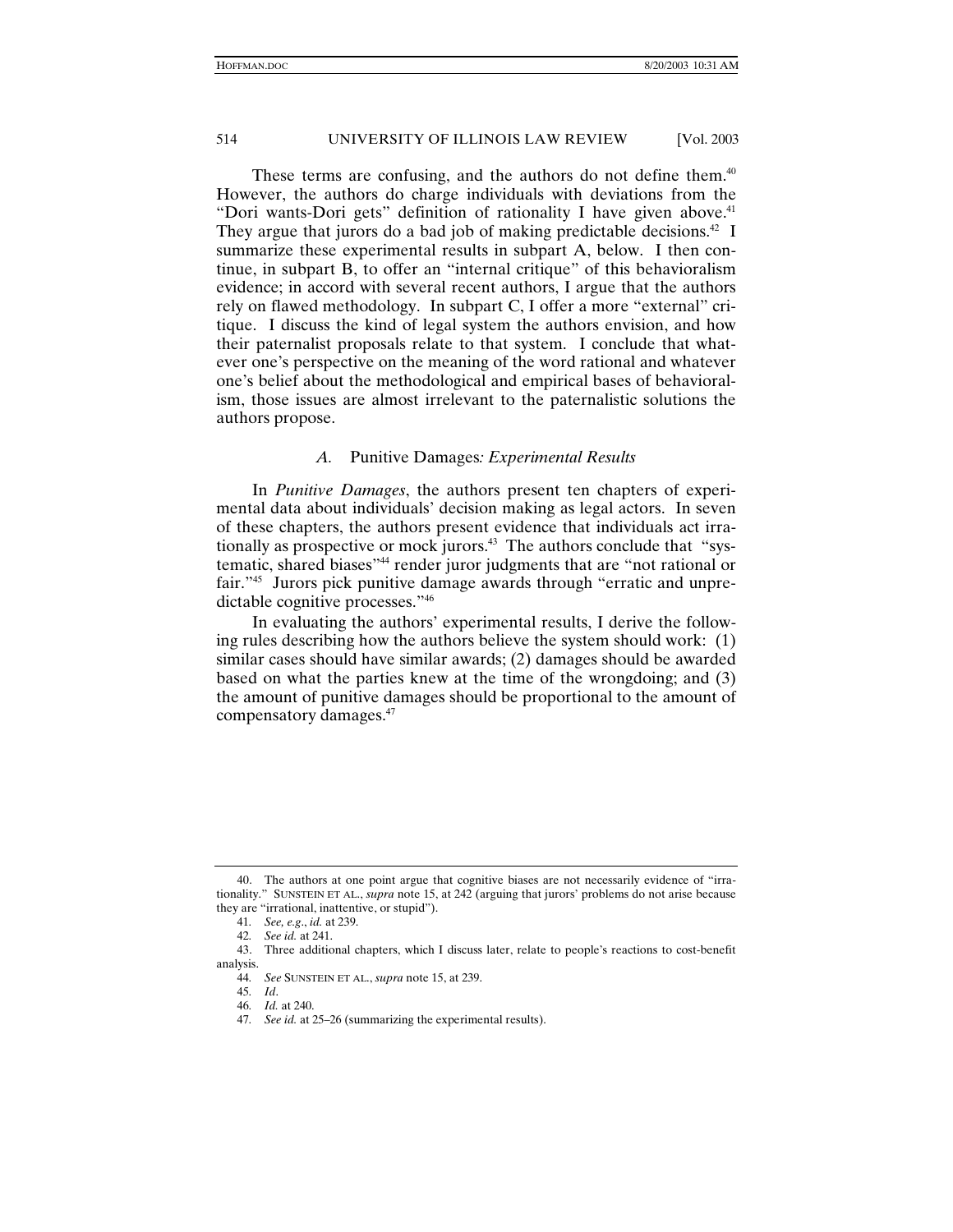#### *1. Unpredictability of Awards*

The authors tested unpredictability by reporting how subjects reacted to mock tort cases. Before examining the data, it may be useful to give a sense of the kinds of stories mock juries heard.<sup>48</sup>

In one story, Joan Glover, a five-year-old child, ingested nonprescription medicine because she had been able to open a supposedly childproof cap.49 The company willfully ignored federal regulations that might have prevented the accident.<sup>50</sup> The government warned the company of its failure, but an internal memo stated, "this stupid, unnecessary federal regulation is a waste of our money."51 Noting the mildness of the government's civil fine system, the company affirmatively decided to flout the law.

The trial jury awarded compensatory damages of \$200,000, and the remaining question was whether, and how much, to award in punitive damages. $52$  The child's attorney, arguing for punitive damages, suggested that the company's disregard for the child's safety was "abhorrent and represented exactly the kind of reckless corporate greed deserving of a high award of punitive damages."<sup>53</sup> The company's attorney argued that it was "not at all clear that the cap was actually in violation of the regulation at all," because the government's warning about the cap was not in writing.<sup>54</sup>

The authors concluded that citizens uniformly agree that this company deserves some punishment—we agree with each other around 90% of the time about the nature of the harm that has occurred.55 But, either as individuals or as collections of citizens discussing this issue, we are unable to award consistent verdicts in the same cases.<sup>56</sup> Individuals' inability to find agreement on the amount of punishment resulted in "severe unpredictability and highly erratic outcomes."57 Deliberation increased unpredictability: after talking, awards became either much higher or much lower.<sup>58</sup> The authors conclude from this data set that "[i]t is obvious that the judgment any particular dollar jury is likely to be a poor estimate of overall community sentiment."59

 <sup>48.</sup> This original data was not available in the book itself, but can be found in one of the articles forming its constituent parts. *See* Schkade et al., *Deliberating About Dollars*, *supra* note 16, at 1174.

<sup>49</sup>*. Id.* 50*. Id.*

<sup>51</sup>*. Id.*

<sup>52</sup>*. Id.*

<sup>53</sup>*. Id.*

<sup>54</sup>*. Id.*

<sup>55</sup>*. Id.* at 1150.

<sup>56</sup>*. See* SUNSTEIN ET AL., *supra* note 15, at 36–37.

<sup>57</sup>*. Id.* at 37.

 <sup>58.</sup> *Id.* at 43; Schkade et al., *Deliberating About Dollars*, *supra* note 16, at 1172.

 <sup>59.</sup> SUNSTEIN ET AL., *supra* note 15, at 40–41.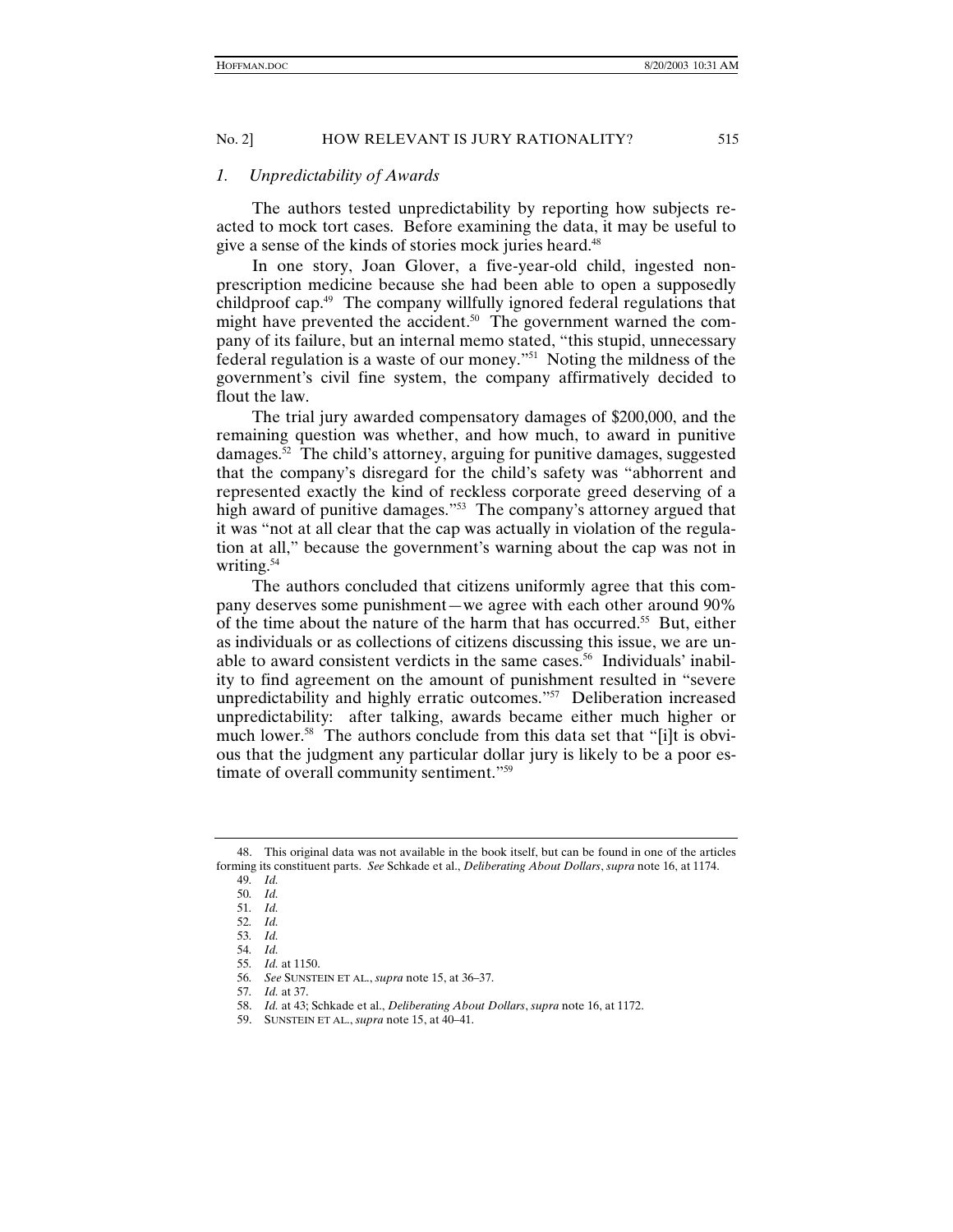#### *2. Hindsight Bias*

Just as the amount of a punitive damage award was hard to predict, the authors concluded that the decision to award punitive damages was riddled with cognitive errors.<sup>60</sup> One problem resulted from individuals' irrational "heuristics" or shortcut ways of thinking about problems. $61$  A classic heuristic is "hindsight bias": jurors are unable to judge conduct in light of what the tortfeasor knew at the time that she made the relevant decision because jurors are affected by what they knew of what eventually occurred.<sup>62</sup>

In the book, for example, some jurors were presented with a story about a potential railroad accident, and asked if, as a group of mock jurors or as citizens evaluating a Regulatory Order, a company should take an action that would prevent future accidents.<sup>63</sup> Others were presented with the same situation after the accident happened, and asked questions about the necessity of punitive damages.<sup>64</sup> The experimenters reported that while only thirty-three percent of "foresight" condition respondents would force the repair, in hindsight, sixty-seven percent judged the railroad's actions as reckless enough to engender a punitive award.<sup>65</sup>

The authors doubt that deliberation would eliminate this hindsight bias because the problem is an "almost inevitable" result of allowing citizens to make decisions.<sup>66</sup> They believe that jurors are simply unable to rid themselves of the feeling of "I knew it all along."67 Given two possible events, one occurring and one not, it is all too natural to assume that the thing that did happen was always more probable.<sup>68</sup>

#### *3. Proportionality*

Finally, the authors demonstrate how individuals fail to make punitive damages proportional to compensatory damages. Damages are distorted from this ideal by party citizenship (local plaintiffs are preferred);<sup>69</sup> party wealth (rich defendants are punished);<sup>70</sup> party dollar demand (plaintiffs' monetary demand of jury affected the verdict); $\frac{7}{1}$  and

<sup>60</sup>*. Id.* at 77.

 <sup>61.</sup> Hoffman & O'Shea, *supra* note 1, at 360–61.

<sup>62</sup>*. See* SUNSTEIN ET AL., *supra* note 15, at 96–97.

<sup>63</sup>*. Id.* at 100–01.

<sup>64</sup>*. Id.*

<sup>65</sup>*. Id.* at 103.

<sup>66</sup>*. Id.* at 108.

<sup>67</sup>*. Id.* at 107.

<sup>68</sup>*. See, e.g.*, Philip G. Peters, Jr., *Hindsight Bias and Tort Liability: Avoiding Premature Conclusions*, 31 ARIZ. ST. L.J. 1277, 1280–85 (1999) (describing evidence of bias).

 <sup>69.</sup> SUNSTEIN ET AL., *supra* note 15, at 62–76.

<sup>70</sup>*. See id.* at 40.

<sup>71</sup>*. See id.* at 62–76.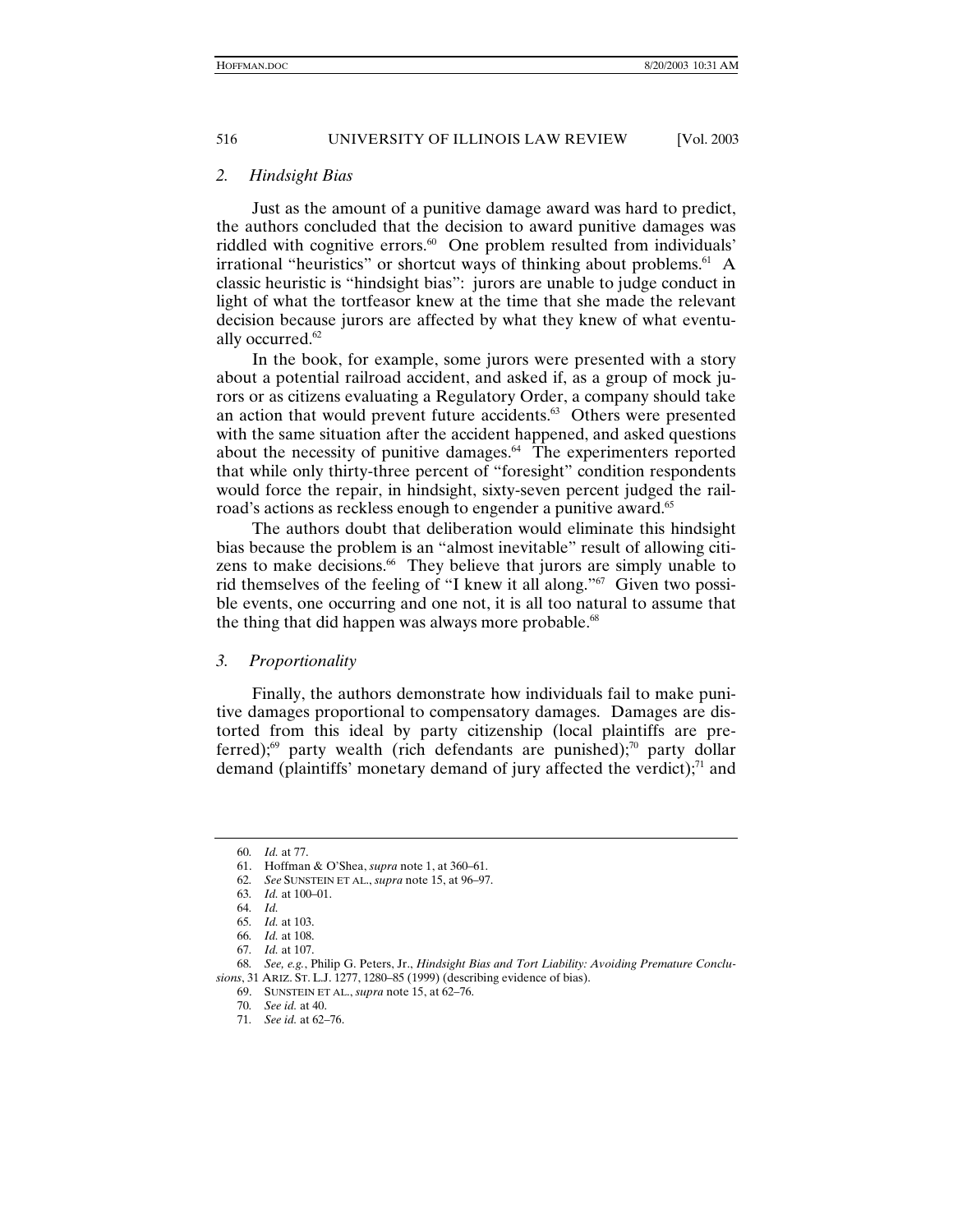party's use of economic rationales to make a decision (use of cost-benefit analysis hurts defendants).72

Overall, many scholars appear to agree with the authors that these cognitive biases render the task of being a juror overly complex.73 Juries have "good intentions and high levels of motivation," but nevertheless are liable to give punitive awards that are "unreliable, erratic and unpredictable."74 They face "extremely serious problems in producing sensible and coherent outcomes."75

#### *B. Internal Critique of Irrationality Data*

The data about rationality comes almost exclusively from a series of laboratory experiments testing people's reactions to stimuli. Critics of behavioralism's empirical findings argue that isolating decision making in this way is an especially poor way to test human rationality. In laboratories, subjects lack context from which to make decisions—they are given no feedback or opportunity to learn from their mistakes.<sup>76</sup> Critics also charge behavioralists with bias: experiments, rather than being neutral about their results, seem designed to elicit nonrational responses.<sup>77</sup> Third, scholars argue that behavioralists have put cues into their experiments that lead subjects astray.<sup>78</sup> Fourth, there is little confirmation that laboratory conclusions about irrationality are reflected in real-world juror verdicts.<sup>79</sup> Fifth, scholars, by focusing on narrow decision tasks, may discount longer range evolutionary advantages to supposedly irrational decisions.<sup>80</sup> Finally, critics of the behavioralism studies argue that whatever the evidence of irrationality, the proposed reforms will do little to ameliorate the problem.<sup>81</sup>

*Punitive Damages*, like much of the new behavioralist data, suffers from these methodological and structural problems. Because these issues have been extensively discussed elsewhere, I will not detail them here. But, one example may be helpful: the Glover case provides an ex-

79*. See, e.g*., Eisenberg et al., *supra* note 13, at 744–46 (arguing that juries typically relate punitive damages awards to compensatory damages).

80*. See, e.g*., Jones, *supra* note 34 (articulating the long-term rationality theory); Kelman, *supra* note 1, at 1580–86 (describing debate between the rationalists and the irrationalists); Posner, *supra* note 5, at 1561–64 (describing evolutionary theory and its relationship to rationality assumptions).

81*. See, e.g.*, Jennifer K. Robbennolt, *Determining Punitive Damages: Empirical Insights and Implications for Reform*, 50 BUFF. L. REV. 103, 159–90 (2002).

<sup>72</sup>*. See id.* at 112–31.

<sup>73</sup>*. See id.* at 242.

<sup>74</sup>*. Id.* at 241.

<sup>75</sup>*. Id.* at 243.

<sup>76</sup>*. See* Mitchell, *supra* note 4, at 1977–79; *see also* Roselle L. Wissler et al., *Instructing Jurors on General Damages in Personal Injury Cases: Problems and Possibilities*, 6 PSYCHOL. PUB. POL'Y & L. 712, 718 (2000) ("Unlike judges, jurors are systematically denied any information about decisions by other juries in prior cases, depriving them of information that could help them treat like cases alike.").

<sup>77</sup>*. See* Mitchell, *supra* note 4, at 1972–77.

 <sup>78.</sup> Lempert, *supra* note 4, at 880–81; Mitchell, *supra* note 4, at 1979–84.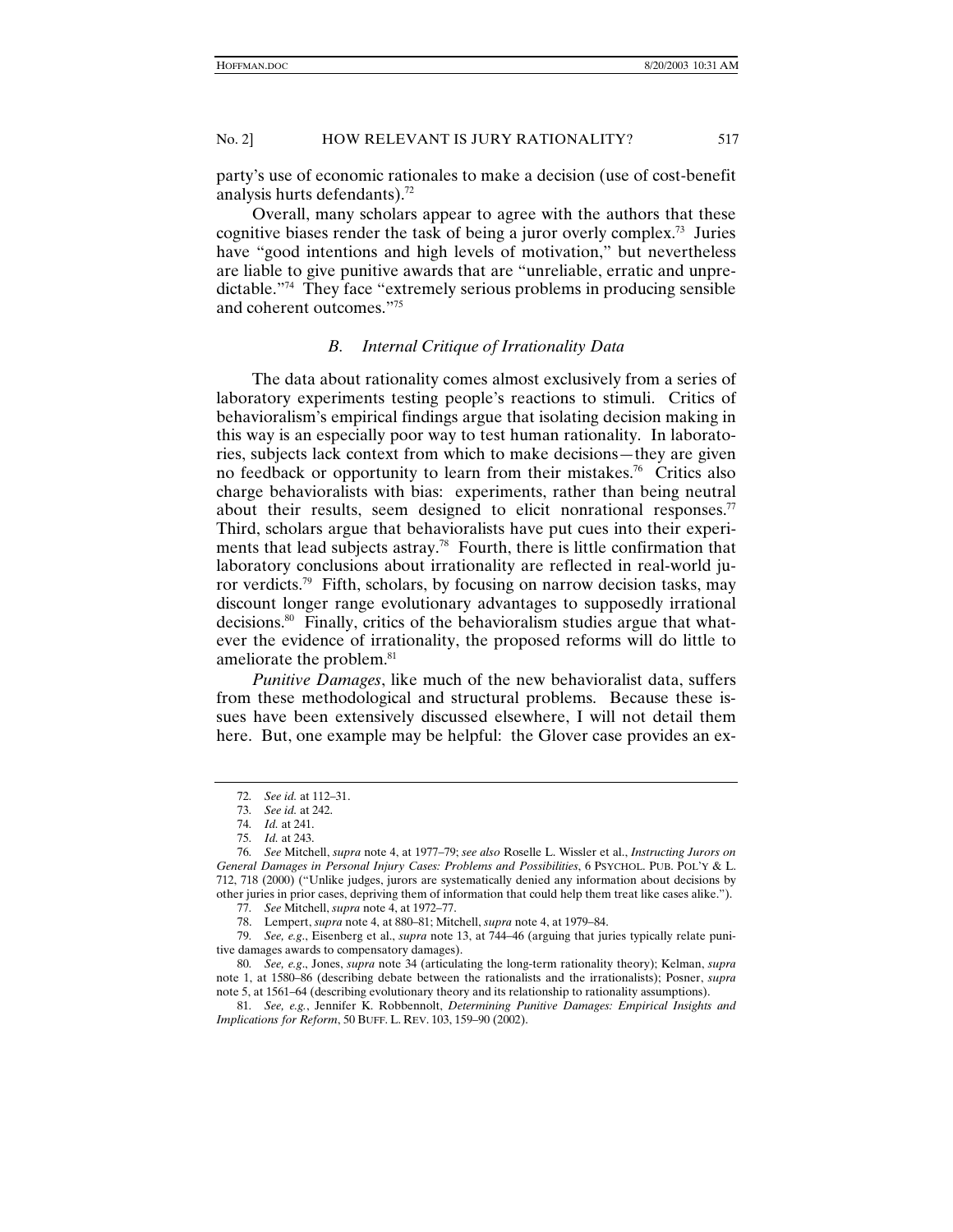cellent case study in the authors' methodological errors. $82$  There, subjects were told that compensatory damages had already been awarded. Legally, the only possible way this could have been so was that a previous fact finder had found that the defendant failed to use reasonable care under the circumstances. Yet, in the closing, the defendant's attorney is made to say, "it was not at all clear that the cap was actually in violation of the regulation at all."83 A reasonable juror, hearing both the instruction (negligence established) and the corporate defendant's intransigent response, might believe that a message beyond deterrence was necessary.<sup>84</sup> Is it surprising that ninety percent of respondents voted to award punitive damages?85

These criticisms of behavioralism research in general, and the authors' own previously published studies in particular, are powerful. It is surprising, as *Punitive Damages* postdates this criticism, that the authors do not directly confront these issues. The general interest reader will find only one hint that the data is controversial.<sup>86</sup>

### *C. An External Critique of the Connection Between Irrationality and Paternalism*

I predict that behavioralism will soon undergo a crisis of confidence brought on by attacks on its methodological foundations. But, however valuable these criticisms may be, they distract attention away from what is really at issue. In this subpart, I examine the logic of the connection between behavioralism (with its conclusion that people behave erratically in setting damage awards) and the paternalistic solutions the authors

<sup>82</sup>*. See supra* notes 49–54 and accompanying text.

 <sup>83.</sup> Schkade et al., *Deliberating About Dollars*, *supra* note 16, at 1174.

 <sup>84.</sup> Other possible methodological problems existed. The authors gave individuals a list of diseases and asked how likely they were to be affected by them. Not surprisingly, individuals overestimated the effect of unlikely, but widely reported, illnesses like Botulism and underestimated the effects of common killers like strokes. The authors did not explore a crucial question: does it make sense for individuals to know about the different risks they have of death from various, apparently randomly selected, causes of death? For the nonmorbid, or the nonactuaries, it does not. The only possible result of the experiment is a mixture of informed and outright guesses. Diseases that have lower incidences are more likely to be overidentified, as a matter of simple statistics. SUNSTEIN ET AL., *supra* note 15, at 181–84.

Additionally, while the authors report that judges perform significantly better than juries and (presumably) award punitive damages less frequently, real world tests of verdicts confirm that laboratory results are not easily transferable to the real world. For example, the recently published study by Eisenberg et al., studied forty-five large trial courts conducting 9,000 trials. This review "yield[ed] no evidence that judges and juries differ significantly in their rates of awarding punitive damages, or in the relation between the size of punitive and compensatory damages." Eisenberg et al., *supra* note 13, at 746. The authors, who at one point assert "there is not a single instance in which our results disagree with findings from other experiments," SUNSTEIN ET AL., *supra* note 15, at 20, later acknowledge this study but dismiss it, arguing that "[e]ven if judges and juries do produce similar decisions, our basic claims here would not be much affected" because their proposed ideal solution would transfer power from judges as well. *Id.* at 252.

 <sup>85.</sup> Schkade et al., *Deliberating About Dollars*, *supra* note 16, at 1150.

<sup>86</sup>*. See* SUNSTEIN ET AL.,*supra* note 15, at 249–52 (discussing Eisenberg study); *infra* note 108.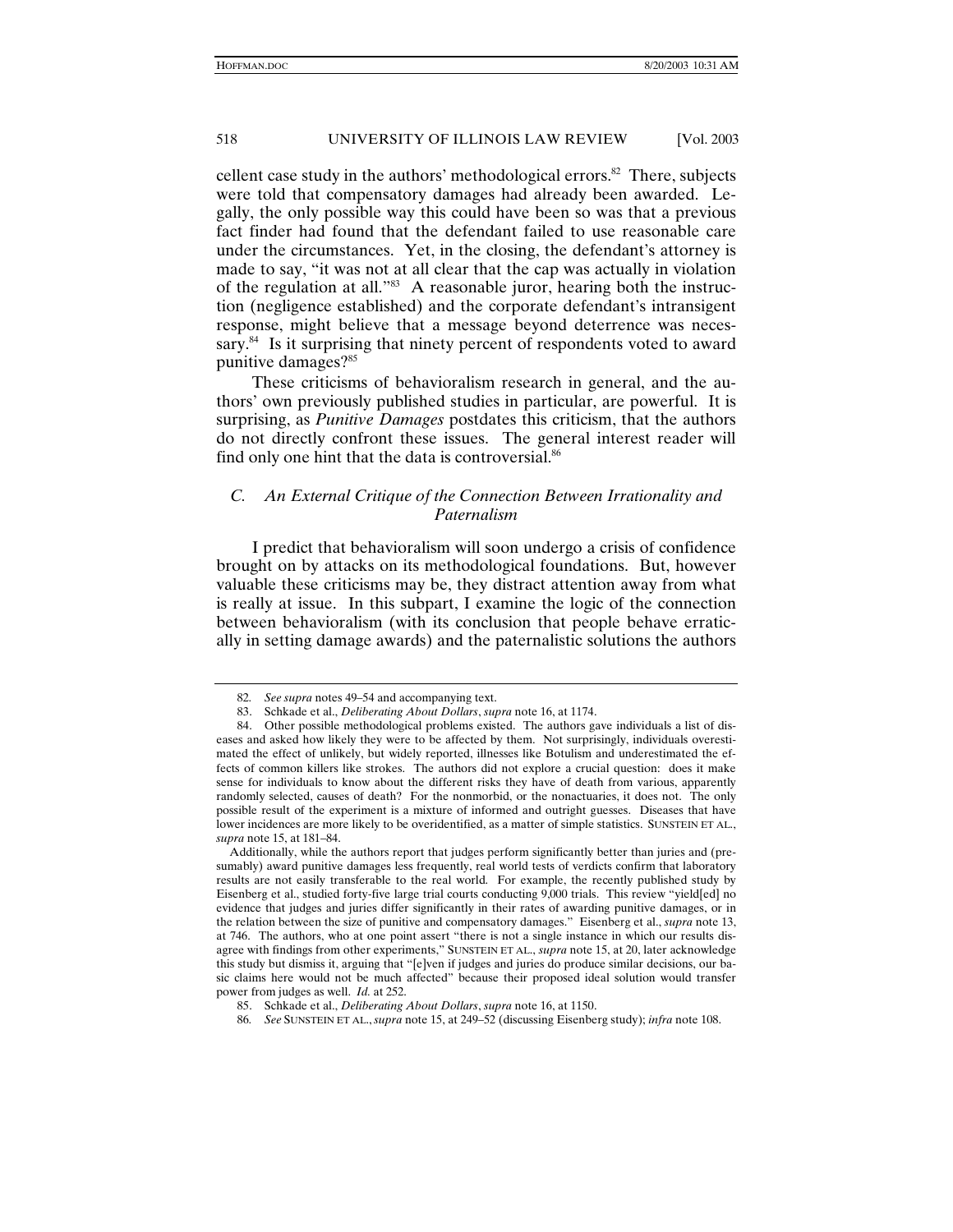propose. I argue that even if behavioralism research were methodologically unassailable, it could not support the authors' proposed solution: removing all power from civil juries and transferring it to bureaucrats applying a worker's compensation-like grid.87

The first page of *Punitive Damages* states, without citation, that we have "experienced a dramatic increase in the incidence and magnitude of punitive damages" awards.<sup>88</sup> While this increase alone may not be a problem (the authors acknowledge that punitive damage awards remain rare), the decision to award damages, and the magnitude of awards, are inconsistent. This "substantial variability in punitive damages verdicts"<sup>89</sup> is inconsistent with our commitment to the "[R]ule of [L]aw."90 If individuals cannot award damages with "reason and consistency," then the system itself is flawed.<sup>91</sup>

The authors—establishing that their test subjects did not always award punitive verdicts consistently or based on legally acceptable factors—conclude the Rule of Law is being undermined from within. A principal value of the system is that awards should be predictable. $92$ When awards are unpredictable, punitive damages do not serve the systemic goal of the jury system that juries reflect community sentiment.<sup>93</sup> Judges, who are less prone to the jury's problems, or bureaucrats, who might be even better at achieving consistency, should be given power.<sup>94</sup>

In thinking about what the authors must mean by the phrase "Rule of Law," I identify two themes: (1) the Rule of Law requires similar facts to receive similar treatment by courts;<sup>95</sup> and  $(2)$  the Rule of Law requires that parties be able to determine, at the time when they are acting, the ultimate legal cost of that action with some certainty.<sup>96</sup>

The authors' concern about disparate treatment of similar tortfeasors is addressed most fully by their "moderate" proposal to require judges to compare punitive damage awards to similar ones in that district when evaluating their appropriateness. $97$  However, as the authors note, the Supreme Court has rejected this proposal as a constitutional requirement.<sup>98</sup> Without defending its merits as a "matter of constitutional law,"<sup>99</sup> the authors move on to more radical suggestions, and seemingly abandon this "moderate" idea.

 <sup>87.</sup> SUNSTEIN ET AL., *supra* note 15, at 252.

<sup>88</sup>*. Id.* at 1.

<sup>89</sup>*. Id.* at 4.

<sup>90</sup>*. Id.* at 2.

<sup>91</sup>*. Id.* at 3.

<sup>92</sup>*. See id.* at 251.

<sup>93</sup>*. See id.* at 249.

<sup>94</sup>*. See id.* at 248–49.

<sup>95</sup>*. See id.* at 3–5.

<sup>96</sup>*. See id.* at 246.

<sup>97</sup>*. See id.* at 251.

 <sup>98.</sup> TXO Prod. Corp. v. Alliance Res., 509 U.S. 443, 457 (1993).

 <sup>99.</sup> SUNSTEIN ET AL*.*,*supra* note 15, at 251.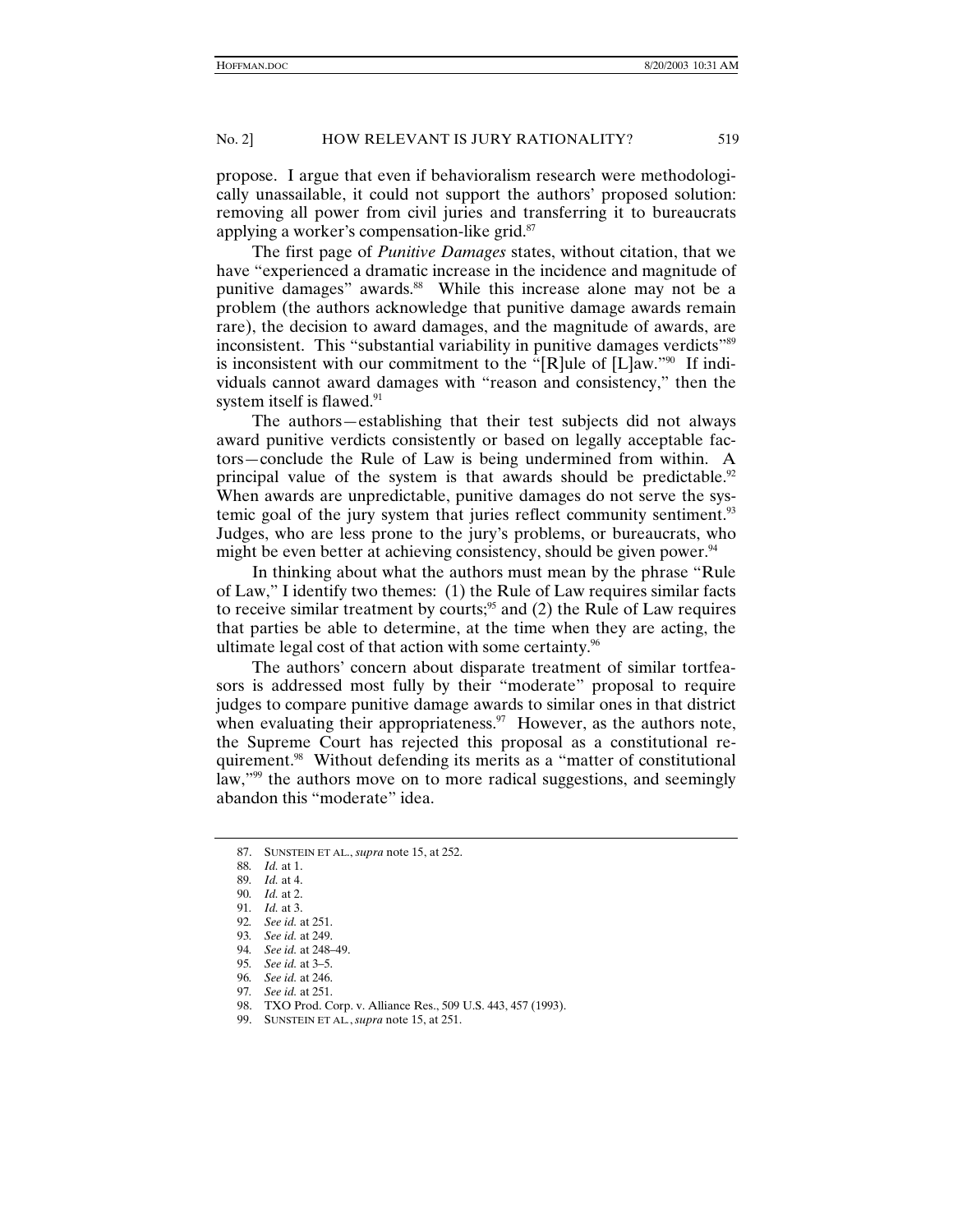And what of the need for perfect foresight? The authors do not provide any support for their idea that the Rule of Law requires that legal actors know with precision the legal consequences of their actions. Of course, some knowledge about legal consequences is necessary.<sup>100</sup> However, in the context of civil cases, the standard for actors is often not self-knowledge, but objective knowledge: what will a jury believe was a reasonable action in light of a legal duty. The authors imagine that we could somehow create a table, with every possible bad act placed in context, paired with every possible resultant injury, every risk of detection, and come out with every possible damage award, all before the actions analyzed have occurred.

To see how this system might work, imagine a scenario based on the famous torts case of *Vosberg v. Putney*. 101 Were you hit in the kneecap by a child in the schoolroom? Damages are \$500.00, unless the teacher watches her charges one-sixth of the time, in which case punitive damages are (harm =  $$500$ ) \* 1/(probability of detection = 1/6) =  $$3,000.00$ . But it is difficult to imagine room on this table for the egg-shell plaintiff rule, which in *Vosberg*, allowed recovery for harm the defendant could not have predicted.<sup>102</sup> Providing recovery for the egg-shell plaintiff creates unpredictability.

In this pursuit of clear outcomes, and of tables, the authors pay homage to Justice Scalia's "The Rule of Law as a Law of Rules,"<sup>103</sup> with a twist: the authors' Rule of Law is a Law Without Litigants. For if the liability charts the authors propose were to exist, who would ever commit a tort $?^{104}$ 

I want to take a step back from the authors' arguments about the Rule of Law for a moment to regain a sense of perspective. Lest we worry that our system has always been secretly unstable, we should ask how often the authors' proposed unpredictability is likely to affect civil verdicts. One recent study found that during fiscal year 1991–1992, in state courts of general jurisdiction in forty-five of the seventy-five most populous counties in the nation, punitive damages were awarded in roughly 6% of tort cases in which the plaintiff won (177 out of 2,849 cases).<sup>105</sup> According to the authors, this study provides misleading con-

 <sup>100.</sup> Richard H. Fallon, Jr., *"The Rule of Law" as a Concept in Constitutional Discourse*, 97 COLUM. L. REV. 1, 7–8 (1997) ("Second, the Rule of Law should allow people to plan their affairs with *reasonable confidence* that they can know in advance the legal consequences of various actions." (emphasis added)).

 <sup>101. 50</sup> N.W. 403 (Wis. 1891).

<sup>102</sup>*. Id.* at 404.

 <sup>103.</sup> Antonin Scalia, *The Rule of Law as a Law of Rules*, 56 U. CHI. L. REV. 1175, 1178–80 (1989). 104. If litigants knew all costs and benefits, they would only act when benefits exceeded costs. By

definition, according to the authors, those cost-justified actions would be nonnegligent. Is it fair to conclude that perfect foreknowledge of costs would preclude their imposition?

 <sup>105.</sup> Theodore Eisenberg et al., *The Predictability of Punitive Damages*, 26 J. LEGAL STUD. 623, 631–34 (1997).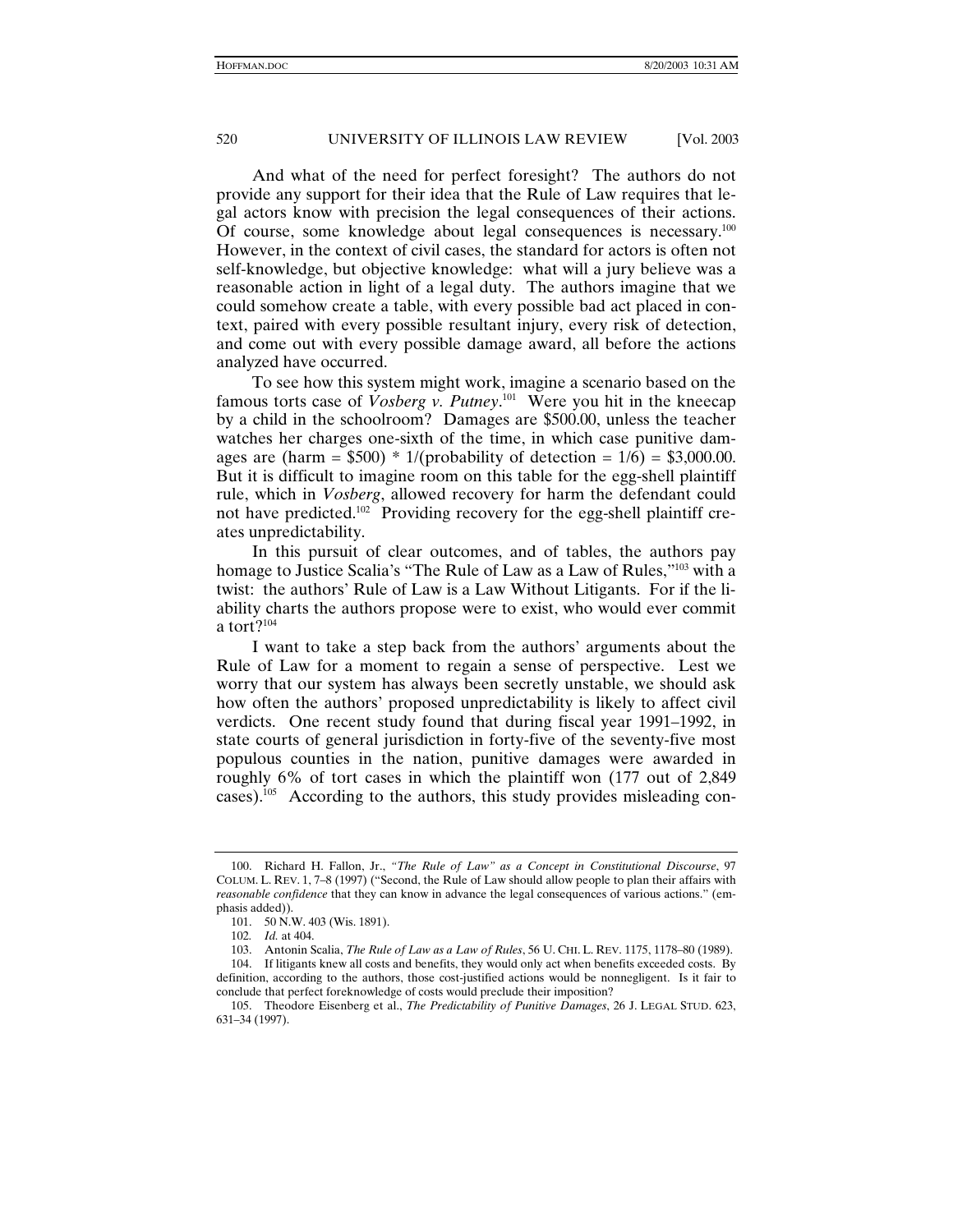clusions about the unpredictability of jury awards,106 but the authors do not contest the rarity of punitive damages. Does our system really subvert the Rule of Law when it denies 94% of prevailing plaintiffs punitive damages, and provides only a tiny fraction the billion dollar verdicts that the authors point to, and of that tiny fraction, reverses or reduces most on appeal?

The authors' claims are a variant of Chicken Little's.107 Without much real world evidence of how our legal system fails to provide citizens guidance when making decisions about the probable legal costs of their actions, the authors recommend a drastic paternalistic solution. But, our economy remains, recent experiences to the contrary, highly successful; our public institutions relatively free of graft; our infant mortality levels low. By any fair standard, there is little evidence that jury irrationality is destroying the fabric of the polity. The authors critique is entirely constructed through laboratory results about hypothetical behavior. Given the radical nature of their proposals, they have failed to meet their burden of showing a connection between erratic or irrational awards and the emergent necessity of paternalism.

A central problem is that there is no rigorous way to distinguish the jurors of today with those sitting in cases from the very beginning of the Republic. Juror irrationality is not news. Anecdotal historical evidence shows that people have always known that jurors are inconsistently precise decision makers. A belief that juries were irrational may have had its roots in the mid-nineteenth century, a product of expanding the formerly all-male, all-white venire.<sup>108</sup> In 1905 William Howard Taft decried

 <sup>106.</sup> The authors' argument against Eisenberg's study has several parts. First, they argue that Eisenberg's cases are not representative of the "volatile areas" of products liability, medical malpractice and toxic substance liability, which are the subject of the book. SUNSTEIN ET AL., *supra* note 15, at 246. This objection is hard to square with the authors' proposals: the book's paternalistic conclusions do not limit their applicability to "volatile" subject matters. Even if they did, there will be statistical extremes in any data set: existing tools of appellate review are well designed to reduce excessive verdicts. Second, the authors argue that the decision whether or not to award punitive damages is part of the unpredictability they have observed. However, their own research describes a wide agreement among experimental subjects about the need for punitive awards. Third, the authors note Eisenberg et al.'s conclusion that punitive damages are tied to compensatory damages, but argue that because defendants do not know compensatory verdicts up front, they have little guidance on punitive awards. They believe "undoubtably" that any estimate of compensatory verdicts would lead to substantial error. Even if one could "know" the compensatory award, the Eisenberg study explained that punitive damages were only partly related to compensatory levels. The authors conclude that the legal system is not "complying with the aspirations of the rule of law." *Id.* at 247. That is, the authors argue that the Rule of Law requires perfect foreknowledge of the legal costs of action. This idealistic vision of the Rule of Law bears no real recognition to what most people think it stands for. *See* Fallon, *supra* note 100, at 8–9 (describing different "elements" making up the "Rule of Law").

 <sup>107.</sup> *See generally* SALLY HOBSON, CHICKEN LITTLE (1994).

 <sup>108.</sup> Dooley, *supra* note 27, at 353–56 (collecting literature and arguing that criticisms of juries arose contemporaneously with the end of the all-white, all-male jury); Douglas G. Smith, *The Historical and Constitutional Contexts of Jury Reform*, 25 HOFSTRA L. REV. 377, 445 (1996) (describing erosion of support for jurors as rational fact finder beginning in the nineteenth century). Dooley quotes the fictional bar tender Mr. Dooley (who, she assures, is no relation of hers), saying of a jury in 1898: "Whin th' case is all over, the jury'll pitch th' testimony out iv th' window, an' consider three questions: 'Did Lootgert look as though he'd kill his wife? Did his wife look as though she ought to be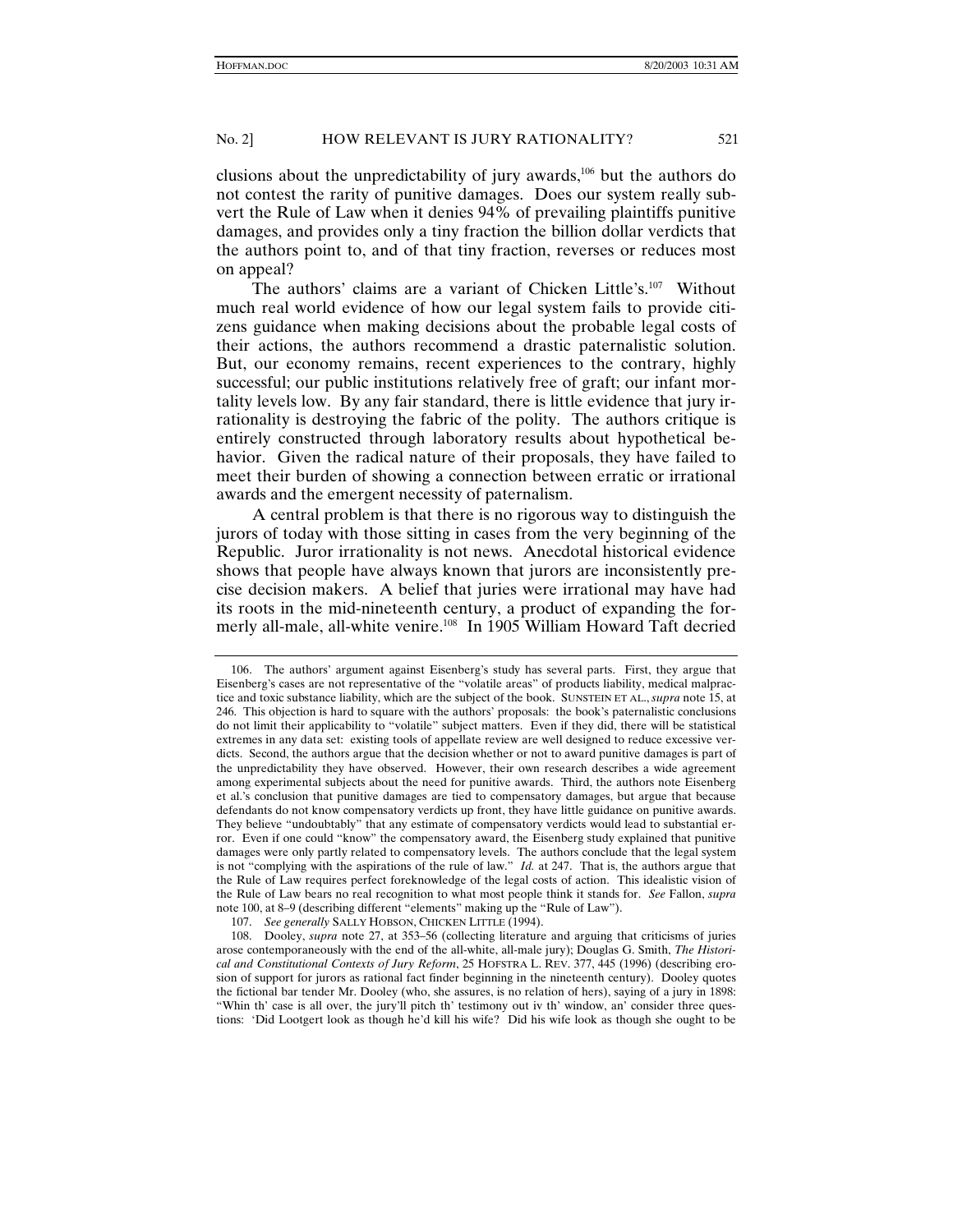the contemporary tendency "to exalt the jury's power beyond anything which is wise or prudent";<sup>109</sup> Judge Frank, shortly thereafter, said "[a] better instrument could scarcely be imagined for achieving uncertainty, capriciousness, lack of uniformity, disregard of former decisions—utter unpredictability."110

This anecdotal history makes it difficult to understand what effect the new debate about rationality has on our understanding of the jury's role as a guide of community sentiment. To be sure, *Punitive Damages* attempts to quantify this irrationality. But the laboratory results, even if "real," tell us what we already know: jury's verdicts about punitive damages are not perfectly predictable. They are affected by nonlegal factors, and they are manipulable by smart lawyers.

The authors' justification for paternalism reduces to the following argument: (1) unpredictability, a product of irrationality, mars jury decision making about punitive damages; (2) unpredictability undermines the Rule of Law. However, as I have shown, jury unpredictability has limited impact on the overwhelming majority of civil tort trials. Of those limited trials where punitive damages are applied, the resulting unpredictability is no different—or at least no different on any measure the authors provide—from that present since the beginning of the Republic. The Rule of Law can only be impacted by this deeply rooted, though relatively insignificant, unpredictability, if one defines the Rule of Law to mean that legal costs should be perfectly foreseeable for any given action.

When the authors argue that jury inconsistency undermines the Rule of Law,<sup>111</sup> they are implicitly describing their own political vision of what the legal system *should* look like, not what it is.<sup>112</sup> The Rule of Law is traditionally identified as a positive account of the legal system, not a normative proposal for what the system should be.<sup>113</sup> When the authors propose that we change our system to one of perfect foreseeability and award-tables, they are not articulating a defense of the Rule of Law; they are proposing a radical departure from the adversary, adjudicatory, dispute resolution system that exists. Where the Rule of Law implies that

kilt? Isn't it time we wint to supper?'" *Id.* at 330 n.21 (quoting FINLEY P. DUNNE, MR. DOOLEY IN PEACE AND WAR 141–45 (Boston, Small, Maynard & Co. 1898), *quoted in* JAMES P. LEVINE, JURIES AND POLITICS ix (1992)).

 <sup>109.</sup> William H. Taft, *The Administration of Criminal Law*, 15 YALE L.J. 1, 14 (1905).

 <sup>110.</sup> JEROME FRANK, LAW AND THE MODERN MIND 172 (6th prtg. 1949); *see also* HARRY KALVEN, JR. & HANS ZEISEL, THE AMERICAN JURY 8–9 (1966) ("[C]ritics complain that the jury will not follow the law, either because it does not understand it or because it does not like it, and that thus only a very uneven and unequal administration of justice can result from reliance on the jury . . . .").

<sup>111</sup>*. See* SUNSTEIN ET AL., *supra* note 15, at 247.

<sup>112</sup>*. Cf.* Judith N. Shklar, *Political Theory and the Rule of Law, in* THE RULE OF LAW: IDEAL OR IDEOLOGY 1, 1 (Allan C. Hutchinson & Patrick Monahan eds., 1987) ("[T]he phrase 'the Rule of Law'... may well have become just another of those self-congratulatory rhetorical devices that grace the public utterances of Anglo-American politicians."), *quoted in* Fallon, *supra* note 100, at 2 n.8.

<sup>113</sup>*. See* Darryl K. Brown, *Jury Nullification Within the Rule of Law*, 81 MINN. L. REV. 1149, 1159 (1997).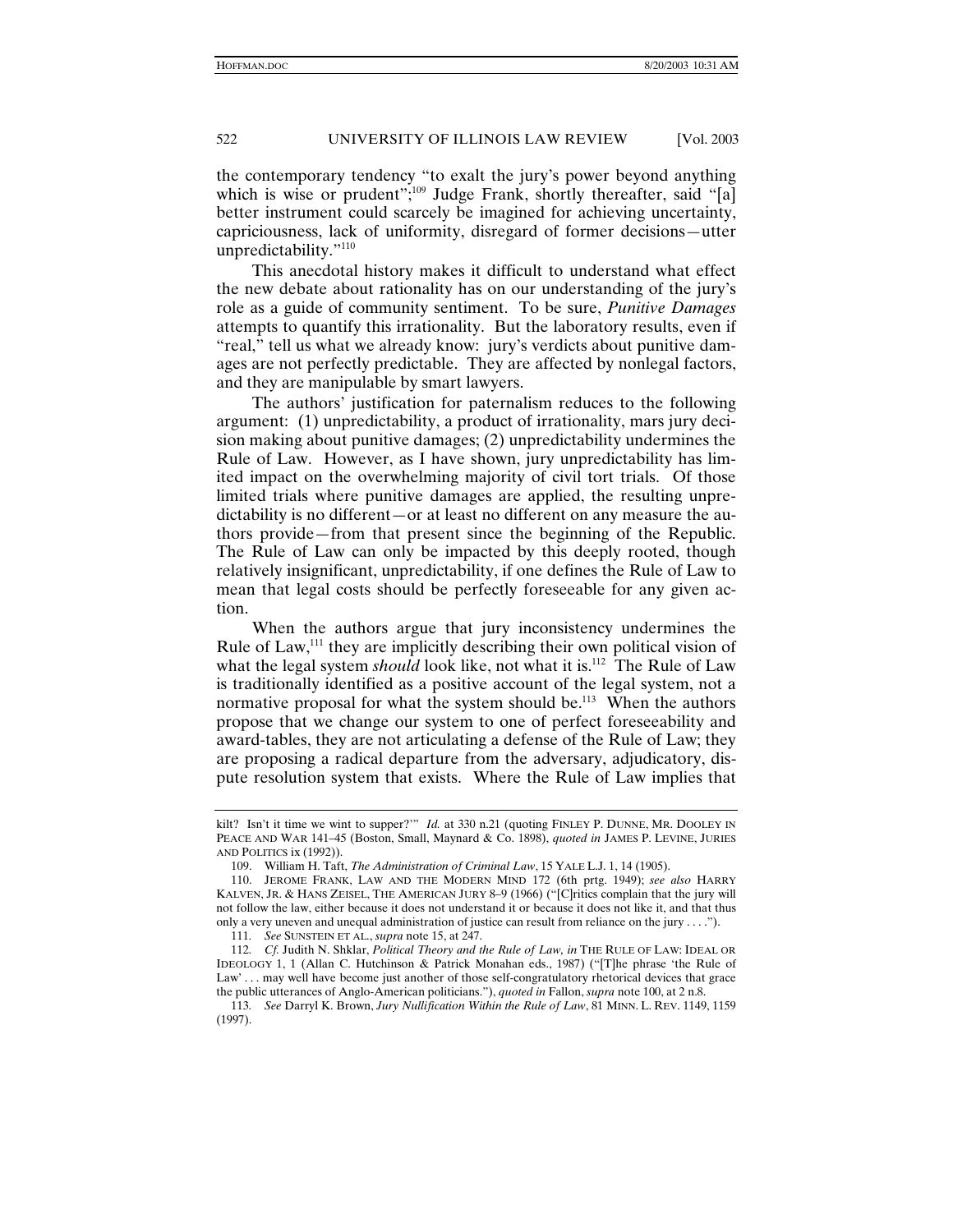individuals will be governed by a system of laws, the authors propose that we be defined by a technocratic grid. Looking only to evidence of human irrationality, *Punitive Damages* fails to articulate why this radical model of the Rule of Law is moral, or even necessary.

#### II. CITIZENS' REACTIONS TO BALANCING COSTS AND BENEFITS

While jury research on irrationality affects the foresight model on the margin, research on jury reaction to cost-benefit analysis directly undercuts the model's core. If, as I will show, legal actors performing costbenefit analyses are penalized by juries, then the authors' vision of the Rule of Law is endangered. It is this research, and its probable relation to the new paternalist proposals, that I turn to next.

The case of the exploding Ford Pinto, *Grimshaw v. Ford Motor Co.*, 114 marks the first well-known instance of the law confronting the hard issue of citizen reaction to cost-benefit balancing.<sup>115</sup> In that case, Ford chose to release a vehicle it knew had a design flaw because the cost of replacing the vehicle exceeded the benefits due to society, assuming that the benefit of a human life was \$200,000.<sup>116</sup> The jury punished Ford with a \$125 million punitive award (later reduced on appeal to \$3.5 million).<sup>117</sup> In the years since the Pinto case, several different scholars have attempted to decipher why Ford's cost-benefit analysis was so unpleasant for juries. $118$ 

Until very recently, however, the idea that jurors (and individuals in society more generally) found cost-benefit analysis distasteful was anecdotal, and limited to cases like the Pinto.<sup>119</sup> There was little explicit data supporting the idea that a defendant's use of cost-benefit analysis was a guaranteed ticket to a windfall verdict. Indeed, Professor Gary Schwartz,

 <sup>114. 174</sup> Cal. Rptr. 348 (1981).

<sup>115</sup>*. See* MacCoun, *supra* note 13, at 1831 n.2 (stating that the Ford Pinto case is an especially useful illustrative tool); Gary T. Schwartz, *The Myth of the Ford Pinto Case*, 43 RUTGERS L. REV. 1013, 1035–39 (1991) (discussing public outrage about Ford's cost-benefit tradeoff); W. Bradley Wendel, *Value Pluralism in Legal Ethics,* 78 WASH. U. L.Q. 113, 149 (2000) (discussing the Ford Pinto case as archetype of juries rejecting cost-benefit analysis).

<sup>116</sup>*.* But see Schwartz, *supra* note 115, for another rendition of the story of how Ford lost its case. Schwartz argued, in part, that the jury was never really confronted with the cost-benefit test, as the trial judge rejected Ford's proposed risk-benefit balancing jury instruction. *Id.* at 1039–40.

<sup>117</sup>*. See Grimshaw*, 174 Cal. Rptr. at 390–91 (stating that a jury verdict of \$125 million in punitive damages against an automobile manufacturer was reduced on appeal to \$3.5 million).

<sup>118</sup>*. See* Dale Hattis & Sue Swedis, *Uses of Biomarkers for Genetic Susceptibility and Exposure in the Regulatory Context*, 41 JURIMETRICS J. 177, 193–94 (2001) (arguing that cost-benefit analysis "appear[s] to reduce important policy decisions to purely technical analyses"); Hoffman & O'Shea, *supra* note 1, at 394–403 (discussing data about antiutilitarianism preferences, and suggesting that people have a positive taste for fairness and deontological, as opposed to utilitarian, legal analysis); Richard H. Pildes & Elizabeth S. Anderson, *Slinging Arrows at Democracy: Social Choice Theory, Value Pluralism, and Democratic Politics*, 90 COLUM. L. REV. 2121, 2150–51 (1990) (arguing that the Pinto jury's punitive award "reflect[s] a more subtle set of judgments, not about whether trade-offs between safety and expense should ever be made, but about what it meant to make that particular trade-off in the particular context in which it had been made"); Schwartz, *supra* note 115, at 1038–47.

<sup>119</sup>*. See* Lempert, *supra* note 4, at 892.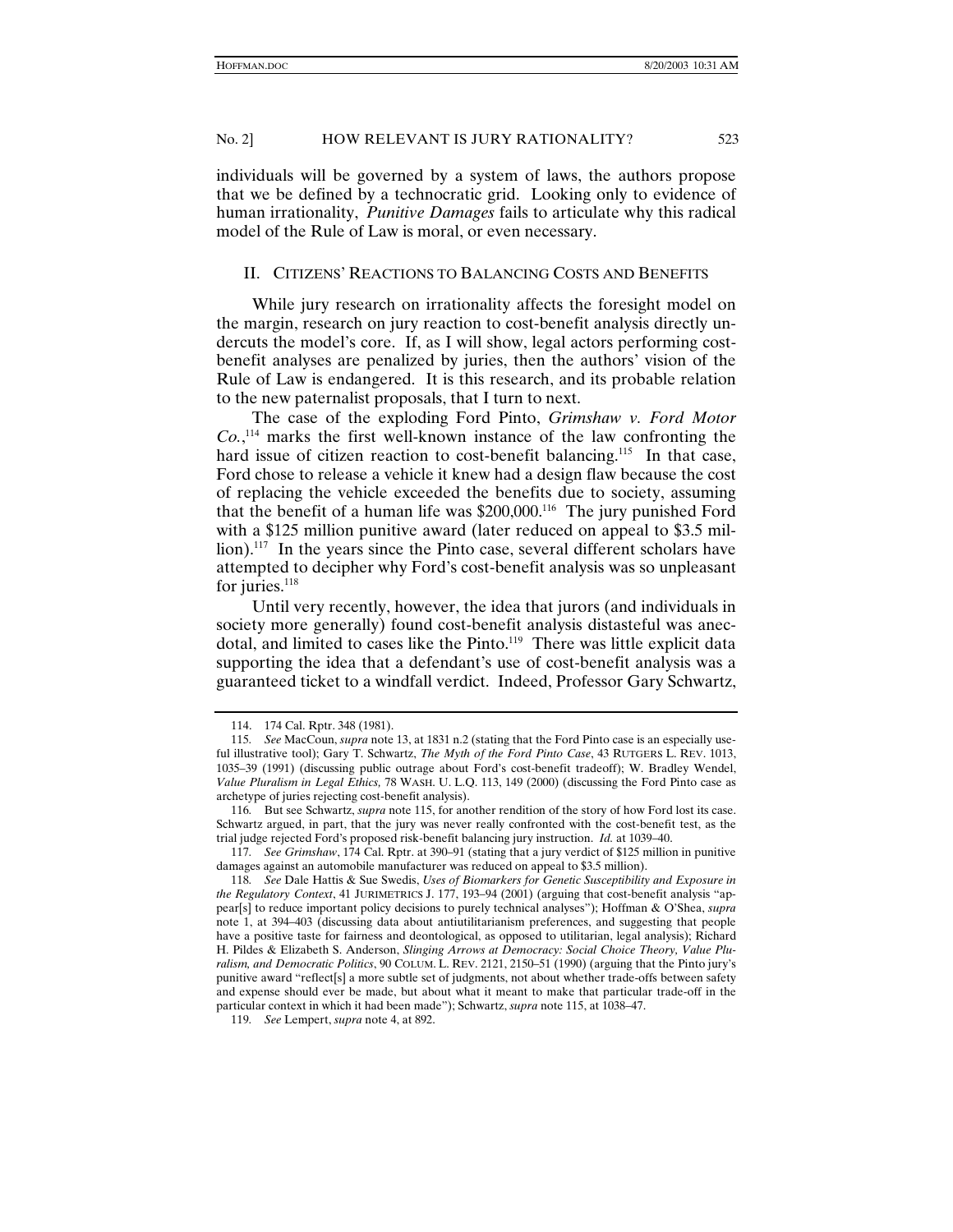who first devoted scholarly attention to the Pinto case, thought lawyers could convince jurors to accept efficiency-based analyses.<sup>120</sup>

This anecdotal account began to change in the late 1990s, when the authors published empirical studies establishing that: (1) individuals do not want economics applied to at least some legal choices; (2) in those circumstances, individuals will not apply cost-benefit thinking, no matter how strongly urged to do so; and (3) individuals will consider illegitimate courses of conduct that are arrived at through such economic decision making. These studies, now collected in *Punitive Damages*, 121 have had an enormous impact on how other scholars now view the institution of the American jury, $122$  as well as how corporations conduct their businesses.123

Let me take a moment to briefly summarize the results of the studies the authors present in *Punitive Damages*. 124 Subjects were asked about their reactions to an automobile design defect tort case. In one scenario, where a corporation had not employed a cost-benefit analysis, individuals imposed an average of \$2.91 million in punitive damages. But when companies employed cost-benefit decision making, they were penalized \$4.59 million.125

In another study, "ordinary people" as well as seemingly sympathetic law students at the University of Chicago Law School were shown to reject attempts to apply economic models to punitive awards.126 They refused to award punitive damages according to the best known law and economics based instruction—awarding damages by multiplying the inverse of the probability of detection of the tortfeasor's actions by the

<sup>120</sup>*. See* Schwartz, *supra* note 115, at 1037–38.

 <sup>121.</sup> SUNSTEIN ET AL., *supra* note 15.

<sup>122</sup>*. See, e.g.*, Mark Geistfeld, *Reconciling Cost-Benefit Analysis with the Principle That Safety Matters More Than Money*, 76 N.Y.U. L. REV. 114, 167–68 (2001) (using new studies to construct a theory about how juries evaluate risk); Phillip G. Peters, Jr., *The Role of the Jury in Modern Malpractice Law,* 87 IOWA L. REV. 909, 935 (2002) (suggesting that juror unwillingness to compute costs makes the jury inappropriate adjudicator of medical decisions); John M. Thomas, *Design Litigation and Strict Liability III: The Problem of Jury Instructions Which Do Not Instruct*, 10 KAN. J.L. & PUB. POL'Y 132, 136 (2000) ("[I]n the context of specific cases involving specific injuries, not only are juries inclined to reject intuitively risk utility balancing, they are likely to punish manufacturers for engaging precisely in the risk utility analysis required by the law."); W. Kip Viscusi, *Punitive Damages: How Jurors Fail to Promote Efficiency*, 39 HARV. J. ON LEGIS. 139 (2002). Some scholars have reacted to the recent data by assuming that eventually juries can be made to accept cost-benefit balancing. Stephen G. Gilles, *On Determining Negligence: Hand Formula Balancing, the Reasonable Person Standard, and the Jury*, 54 VAND. L. REV. 813, 860 (2001) (arguing that juries will cease to "bridle" at cost-benefit analysis over time if this comes to be part of what "everybody knows" about negligence).

 <sup>123.</sup> For an anecdotal discussion of how companies react to cost-benefit analyses, see Steven Garber, *Product Liability, Punitive Damages, Business Decisions and Economic Outcomes*, 1998 WIS. L. REV. 237, 257 n.41. For a discussion of how corporate criminal law ought to react to these new studies, see V.S. Khanna, *Corporate Liability Standards: When Should Corporations Be Held Criminally Liable?*, 37 AM. CRIM. L. REV. 1239, 1273 n.218 (2000).

 <sup>124.</sup> The following descriptions were adapted, in part, from Hoffman & O'Shea, *supra* note 1, at 395–404.

 <sup>125.</sup> SUNSTEIN ET AL., *supra* note 15, at 124.

<sup>126</sup>*. Id.* at 141.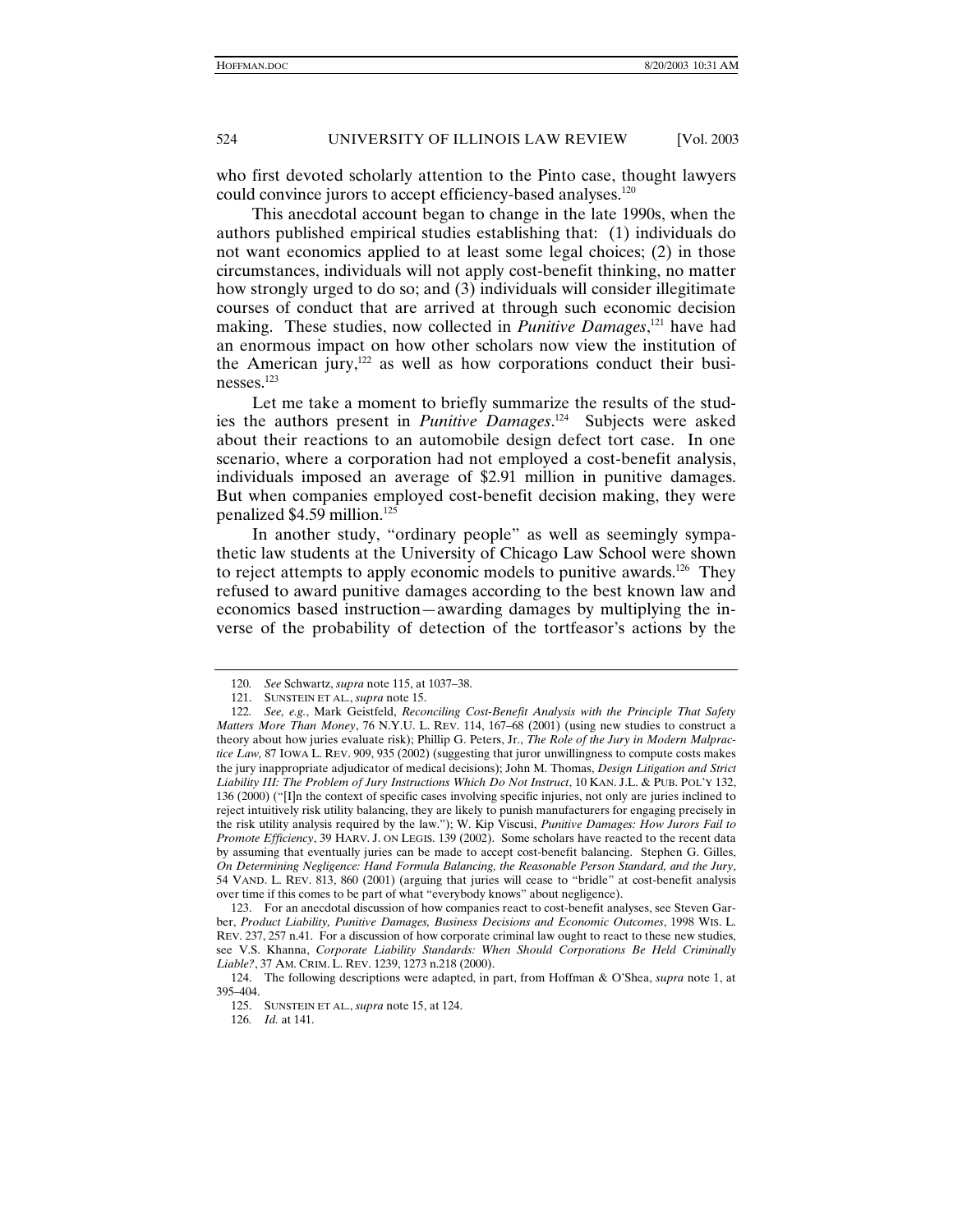amount of the compensatory award that would remedy the victim's actual loss.127 Even varying the probability of detection by twenty-fold had no significant effect on the amount of the punitive award the subjects offered.<sup>128</sup> In a third experiment,<sup>129</sup> individuals were to perform three calculations before selecting a punitive damage award. First, they were instructed to set the award that would be appropriate from a pure deterrence perspective. That number, they were told, should equal the level of damages (the compensatory judgment) divided by the probability of detection. Second, they were told to think about what level of damages was necessary to punish corporate wrongdoing, but were instructed that such punishment may occur through the compensatory (and not the punitive) damage scheme. Third, they were told to compute a weighted average of the first two numbers to find the optimal punitive award.130

Only fifteen percent of respondents correctly applied the calculus.<sup>131</sup> Individuals were "simply reluctant or unable to carry out even the most basic mathematic calculations."132 The amount of money that individuals believed necessary to punish corporations proved far more significant to determining the amount of their final damage award than did their view of the deterrence test.

- Demographic differences proved to be significant determinants of how likely individuals were to accept cost-benefitbased instructions.<sup>133</sup>
- Being a woman makes you 5% less likely to apply the deterrence-based mathematical calculus;
- Being Latino makes you 8% less likely to apply the calculus;
- Being African American makes you 11% less likely to apply the calculus;
- Being college educated and having a graduate degree makes you 22 and 32% more likely, respectively, to apply costbenefit type decision making;
- "Given . . . that these formulas required only simple multiplication, it would be difficult to make the case that these individuals were unable to carry out the basic arithmetic. A more compelling explanation is that many respondents were simply unwilling to carry out these instructions."134 The results may indicate a simple

<sup>127</sup>*. Id.* at 240–41.

<sup>128</sup>*. Id.* at 137, 139 tbl.8.2.

<sup>129</sup>*. See id.* at 142–70.

<sup>130</sup>*. Id.* at 144–45, 164–66.

<sup>131</sup>*. Id.* at 151 tbl.9.2, 152.

<sup>132</sup>*. Id.* at 164.

 <sup>133.</sup> I found the detailed data discussed in the text, not in the book, but in one of the source papers. *See* Viscusi, *Punitive Damages Mathematics*, *supra* note 16, at 339–40.

<sup>134</sup>*. Id.* at 338.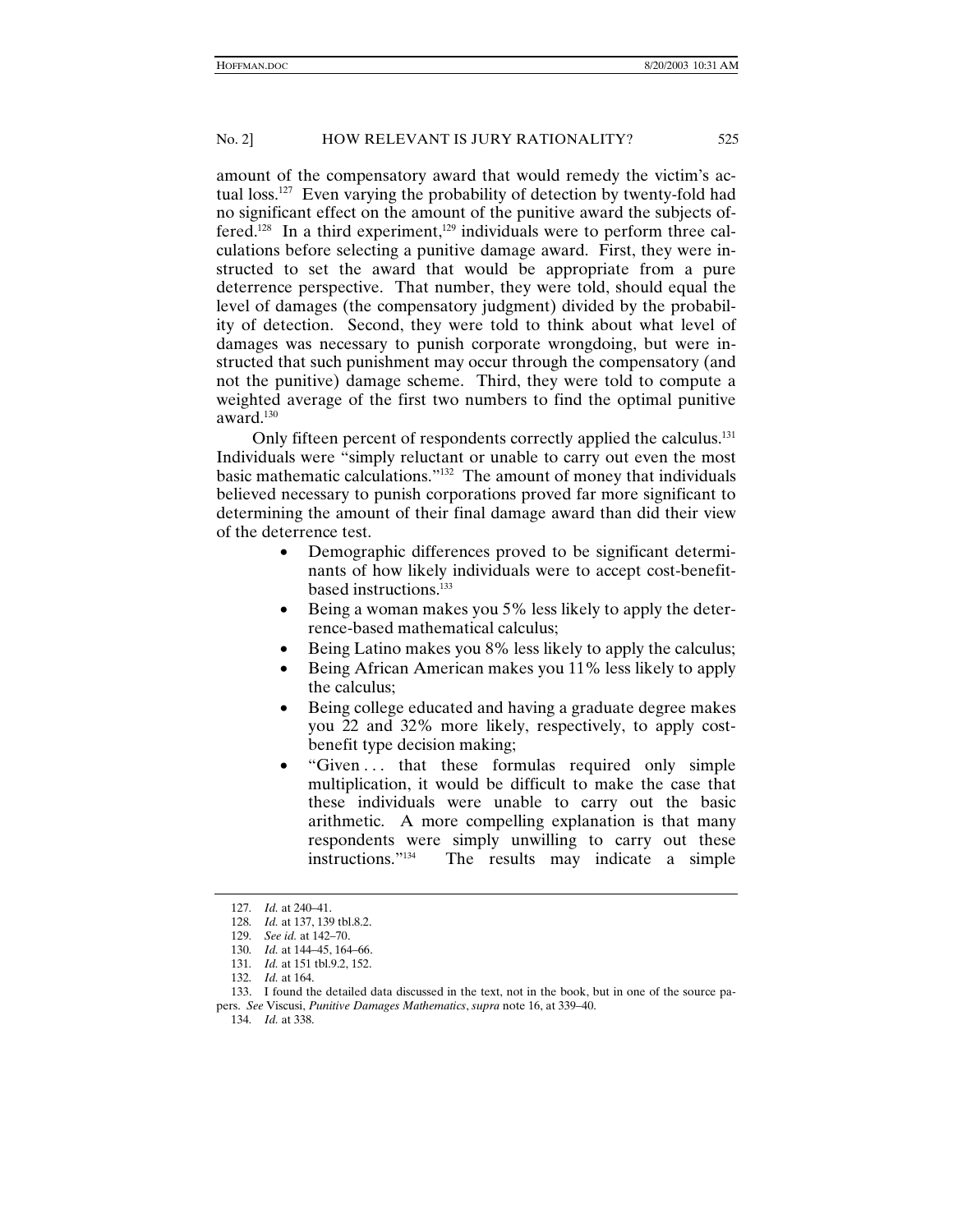reluctance by women, for example, "to surrender their punitive damages judgment to a mathematical formula."135

I believe that this data is what has motivated the paternalism that increasingly marks the work of the authors, and other like-minded scholars. Unlike the data about erratic awards, arising from behavioralism research about irrationality, the data about juror reactions to cost-benefit balancing is an explicit rejection of the paternalists' idealized system. That system, as I have described it, is governed by the Rule of Law, where the Rule of Law means that actions have perfectly predictable legal results, defined through explicit weighing of social costs and benefits. If people reject the concept of weighing costs and benefits, then they really are rejecting the Rule of Law, at least as defined by the authors. When individual jurors refuse to accept the central value of our legal system, as currently understood by these law and economic scholars, paternalistic reforms become necessary.

# III. HOW CONFLATING IRRATIONALITY AND DISLIKE OF COST-BENEFIT ANALYSIS HELPS SCHOLARS ATTACK JURIES (AND CITIZEN DECISION MAKING)

This part explores how conflating data about jury irrationality with data about jurors' reactions to cost-benefit decision making offers paternalists—whether they are conscious of it or not—important rhetorical advantages in their fight to change the way legal decisions are made in the United States.136 Unlike the previous two parts, I now aim my critique not at the authors but at their critics; I argue that the current focus of the antipaternalists is flawed.

Early behavioralists believed that undermining the assumption that humans are rational actors would fundamentally change (and possibly undermine) law and economics.137 If law and economists were unable to predict how people react to law, the thinking went, normative work would be hard to defend.<sup>138</sup> Many liberal and left-leaning scholars were in the forefront of the early rationality debate.<sup>139</sup>

But, in recent years, the nature of the debate has changed. Defenders of individual choices—on the right and left—have attacked the experimental data and its theoretical grounding, on a variety of fronts. As I

 <sup>135.</sup> SUNSTEIN ET AL., *supra* note 15, at 161.

 <sup>136.</sup> Cass Sunstein has suggested that "availability entrepreneurs acting on behalf of corporations" may deliberately focus on individual cases of aberrant punitive damage awards as a means of encouraging public support for tort reform. *See* Kuran & Sunstein, *supra* note 34, at 687. However, even if *Punitive Damages* is an example of availability entrepreneurship, it is not clear that the authors would distinguish evidence of juror "irrationality" from evidence about their reaction to cost-benefit analysis. Some might argue that rejection of efficiency-based legal regimes is itself irrational.

<sup>137</sup>*. See* Hanson & Kysar, *The Problem of Market Manipulation*, *supra* note 2, at 634–35.

<sup>138</sup>*. See* Arlen, *supra* note 2, at 1767.

<sup>139</sup>*. See, e.g*., Hanson & Kysar, *The Problem of Market Manipulation*, *supra* note 2.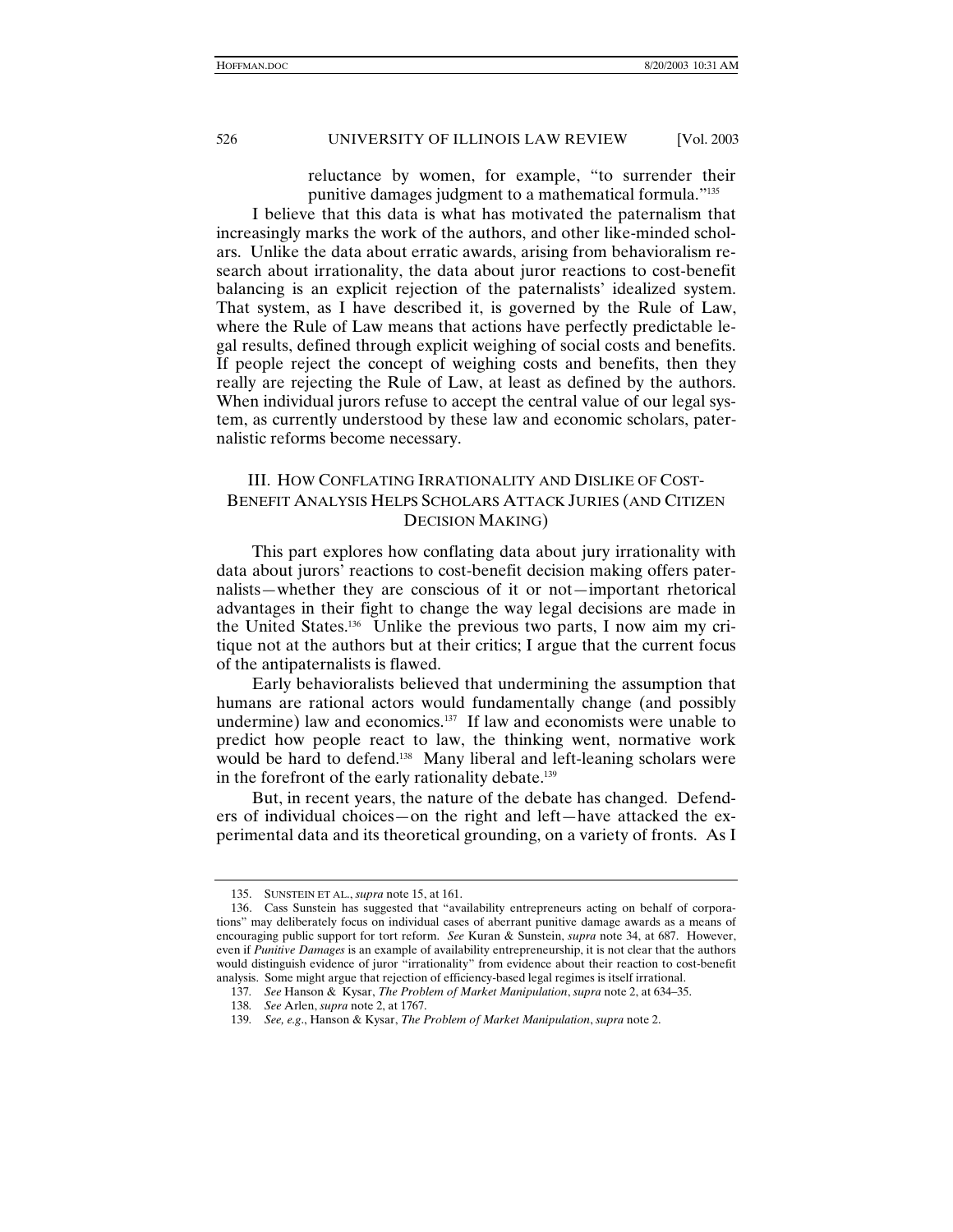have demonstrated above, this debate wages fiercely across legal academia, with no end in sight. $140$ 

Simply by engaging in the debate about the meaning and empirical content of rationality and behavioralism, defenders of traditional common-law institutions like the jury find themselves on foreign ground. How are they to respond to laboratory studies about individuals' cognitive biases? Most such scholars are ill equipped to start their own research centers, and are not supported by the corporations that fund several of the authors of *Punitive Damages*. 141 The experiments detailed in *Punitive Damages* examine hundreds of test subjects: does the average academic have access to such resources? What corporation would sponsor laboratory studies defending the jury's role in civil actions?<sup>142</sup> By debating citizen rationality viewed through the laboratory's lens, defenders of democratic decision making immediately put themselves at a financial disadvantage.

As significantly, it is unclear that defending juror "rationality" will be conclusive. People do respond "irrationally" to some choices. Moreover, competing studies are likely to confuse the issue, as scholars who wish to prove that individuals are rational, or irrational, have not reached a consensus about definitions.143

Assume, however, that the behavioralism project were demonstrated to lack a rigorous empirical core. What then? As part I shows, the debate about jury unpredictability is not logically related to the new paternalistic proposals which have so infected legal discourse. Even if the jury's defenders (or more broadly democratic decision making in general) were to establish that individuals could be trusted to run their own affairs, paternalists would not abandon their project. They would be left with a definition of the Rule of Law—perfectly foreseeable legal costs based on explicit balancing of risks and harms—that alienates the great majority of the population, and a set of mechanisms with which to implement their ideal legal system that is equally distasteful.

Because jury rationality is, in a way, irrelevant to the new paternalists, it is fair to ask why they have not been called to task about this issue.

<sup>140</sup>*. See supra* note 1.

<sup>141</sup>*. See* Lempert, *supra* note 4, at 868–70 (discussing Exxon funding of Viscusi and Hastie's scholarship).

 <sup>142.</sup> See Theodore Eisenberg, *Damage Awards in Perspective: Behind the Headline-Grabbing Awards in* Exxon Valdez *and* Engle, 36 WAKE FOREST L. REV. 1129, 1147–49 (2002) (discussing Exxon funding of scholars and the business's use of the experimental research in its attacks on punitive damage awards).

 <sup>143.</sup> Korobkin & Ulen, *supra* note 2, at 1071–72; Posner, *supra* note 5, at 1558. Hanson and Kysar, recognizing this issue early on, applied the old phrase that "it takes a theory to beat a theory." *See* Hanson & Kysar, *The Problem of Market Manipulation*, *supra* note 2, at 667. But the atheoretical objection to evidence of actual human behavior has had a long history. *See* Donald C. Langevoort, *Theories, Assumptions, and Securities Regulation: Market Efficiency Revisited*, 140 U. PA. L. REV. 851, 913 n.214 (1992) (quoting economic scholarship from the 1980s that rejected behavioral data for lack of theoretical coherence).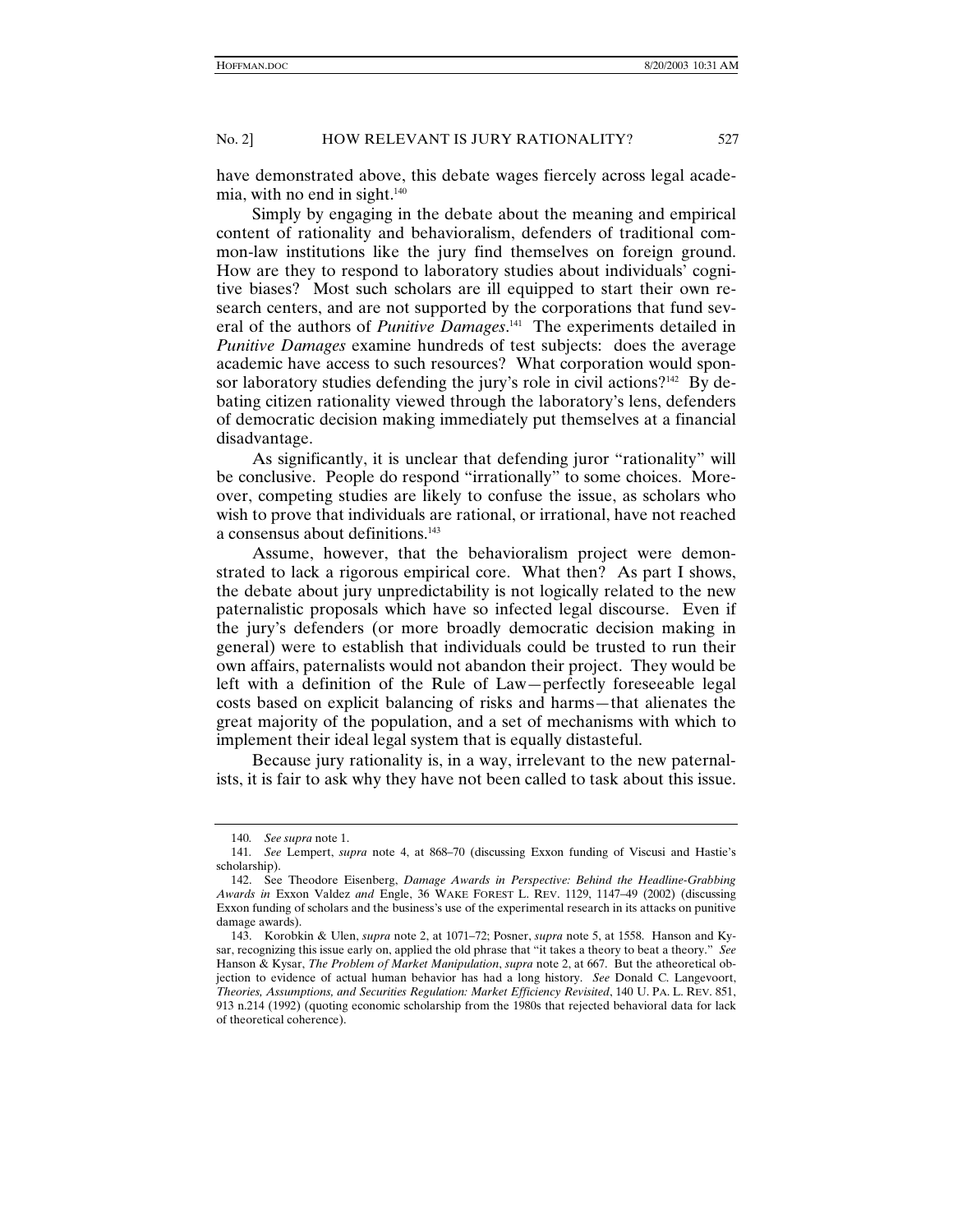Sunstein and others agree that behavioralism weakens the case for deference to individual choices, because behavioralism establishes that people do a bad job of evaluating risks, making decisions that are wise, and implementing the decisions they have made to give themselves what they want.144 These conclusions are persuasive not through moral argument but by reference to empirical data. Readers of the data are caught up in its assumptions, its precision, the graphs, the scientific rhetoric. Professor McCloskey's formulation of how data seduces legal scholars says it all: "'Look, I have a coefficient here statistically significantly different from zero: promote me."<sup>145</sup>

Unfortunately, debating whether people are or are not irrational, do or do not provide perfectly predictable punitive verdicts, respect or disrespect jury instructions, in the context of deciding how much power they ought to retain over legal institutions, is likely to prove an ineffective rejoinder to the new paternalism.

If the jury's defenders can move beyond rationality, they can focus on the experiments about how juries, and members of the public, react to cost-benefit analysis. They could examine why African Americans, Latinos, women, the less-educated, and the poor all reject utilitarian models at higher rates than white men. This astonishing fact has received almost no scrutiny,<sup>146</sup> even though it confirms what many had long suspected about law and economics' privilege of logic over real-world issues of gender and race. A crucial component of the defense of juries should be that their critics must rely on a conception of the Rule of Law which has been statistically proven to be more appealing to white men than to minorities and women.

Similarly lost in the data has been any concern about the moral goals of the civil law. The authors mention this concern in passing. They say that the idea of deterrence providing the only justification for punitive damages is "controversial, and we do not, as a group, intend to take a position on [it] here. . . . We suggest only that many policy analysts believe that the task of the legal system is to  $\lceil \det$  bad conduct $\rceil \ldots \cdot^{n_{147}}$ 

<sup>144</sup>*. See* Sunstein, *Behavioral Analysis*, *supra* note 7, at 1178.

 <sup>145.</sup> Donald N. McCloskey, Essay, *The Rhetoric of Law and Economics*, 86 MICH. L. REV. 752, 765 (1988)

<sup>146</sup>*. Cf.* Hoffman & O'Shea, *supra* note 1, at 402–03. On the other hand, evidence that different kinds of people have different responses to risk itself has received scrutiny, both by psychologists and, increasingly, by legal academics. *See* Paul Slovic, *Trust, Emotion, Sex, Politics and Science: Surveying the Risk-Assessment Battlefield*, *in* THE PERCEPTION OF RISK, *supra* note 1, at 390–412 (discussing the "inherently subjective" nature of risk assessment and demographic differences in risk perception); *see also* Staci Jeanne Krupp, *Environmental Hazards: Assessing the Risk to Women*, 12 FORDHAM ENVTL. L.J. 111, 125 (2000) ("[A]rguably, risk assessors, politicians, and bureaucrats may be acting on values and judgments about risk that women do not share, or may be neglecting concerns that are particular to women."); Sunstein et al., *Assessing Punitive Damages*, *supra* note 16, at 2100 (discussing gender differences in jury behavior); *cf.* Jan L. Hitchcock, *Gender Differences in Risk Perception: Broadening the Contexts*, 12 RISK 179 (2001) (arguing that risk assessments have drawn conclusions that overgeneralize from data about women's responses to risk).

 <sup>147.</sup> SUNSTEIN ET AL., *supra* note 15, at 109.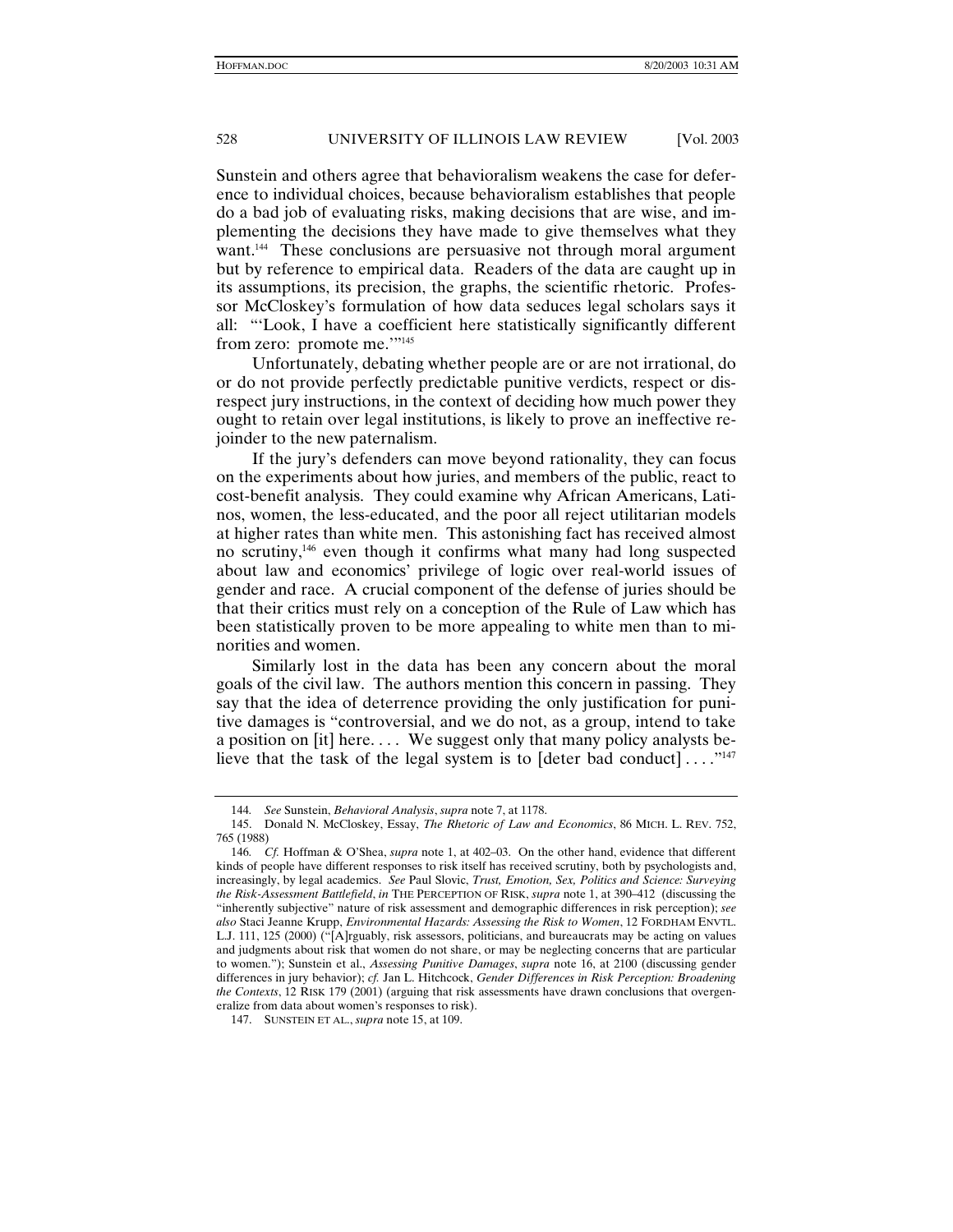Elsewhere they acknowledge that people "disagree about the purpose of punitive damage awards," and, they concede, "many people, including many lawyers and judges, are unsure about economic analysis of the deterrence issue."148 The authors provide no discussion of the intense moral and practical debates about applying efficiency to legal decisions.<sup>149</sup> There is no discussion of the effect a "retribution"-based theory of punitive damages would have on the authors' judgment that all power should be transferred to the bureaucratic state. Rather, the authors acknowledge the controversy, and then move on as if it did not exist.

Absent the distracting rationality debate, this disregard of moral issues would have been impossible. The authors would have been forced to confront the hard moral problems often hidden in law and economic analyses: what goal is the system supposed to serve; and how should it best serve that goal? Nowhere in the book do we learn that there is no agreement among scholars, and precious little explicit discussion, about these goals.150 The authors do not discuss the idea of wealth maximization, a controversial concept at the heart of a deterrence-based theory of tort law. Nowhere in the book do the authors give any real consideration of the possibility of educating the citizens to better comprehend the value of cost-benefit tradeoffs.<sup>151</sup> Instead, the authors recommend that we all simply consider the practical (not the moral) implications of moving immense amounts of power to a bureaucratic state. Paternalists argue that if bureaucratic control is practical, "whatever ordinary people think, the relevant administrators will seek to promote optimal deterrence."152 Is this silence about moral issues defensible in light of the irrelevance of the data about unpredictability?

Conflating data about irrationality with information about how much citizens dislike cost-benefit analysis thus provides paternalists with two main advantages: (1) it engages opponents in a data heavy debate where defenders of the common-law jury are at a natural disadvantage; and (2) it covers up several very unattractive features of the second kind of research. Because of these characteristics, we will likely see more

<sup>148</sup>*. Id.* at 109–10.

 <sup>149.</sup> For an in-depth discussion, see Hoffman & O'Shea, *supra* note 1, at 340–72.

<sup>150</sup>*. Id.* at 347–56.

<sup>151</sup>*. Cf.* Letter from Thomas Jefferson to William Charles Davis (Sept. 28, 1820), *quoted in* JOHN BARTLETT, FAMILIAR QUOTATIONS 344–45 (Justin Kaplan ed., 16th ed. 1992) ("I know no safe depository of the ultimate powers of the society but the people themselves; and if we think them not enlightened enough to exercise their control with a wholesome discretion, the remedy is not to take it from them, but to inform their discretion."). In my earlier article with Michael O'Shea, we discussed the work of Jonathan Baron, a psychology professor at the University of Pennsylvania. *See* Hoffman & O'Shea, *supra* note 1, at 404–07, 415–18. Baron argues that "[u]tilitarianism often conflicts with our intuitive beliefs about what is morally right." Jonathan Baron, *Heuristics and Biases in Equity Judgments*, *in* PSYCHOLOGICAL PERSPECTIVES ON JUSTICE 109, 111 (Mellers & Baron eds., 1993). However, Baron believes that people are capable of being educated to accept utilitarian arguments. *See* JONATHAN BARON, JUDGMENT MISGUIDED: INTUITION AND ERROR IN PUBLIC DECISION MAKING 196 (1998).

 <sup>152.</sup> Sunstein et al., *Deterrence*, *supra* note 16, at 250.